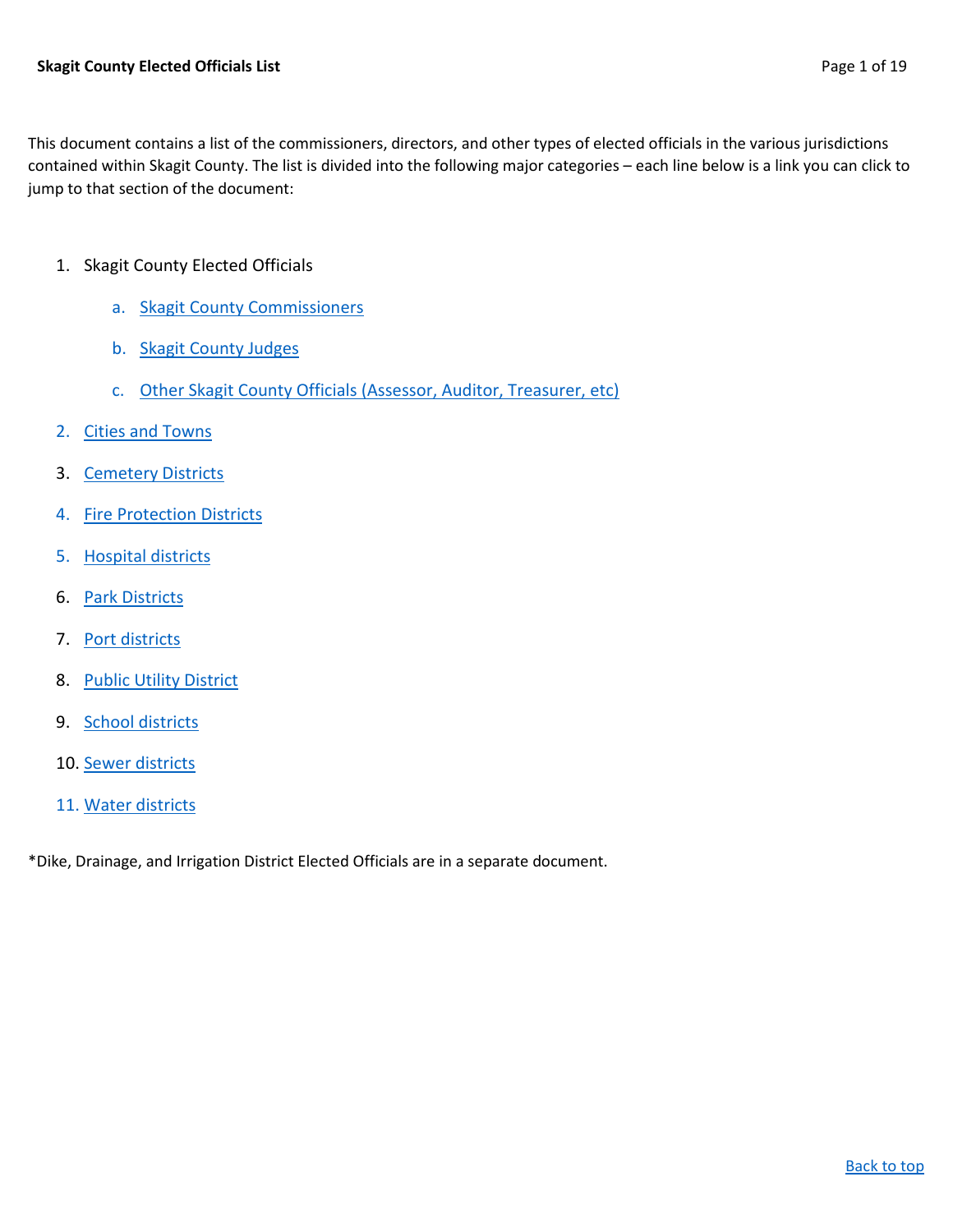[Back to top](#page-0-0)

<span id="page-1-1"></span><span id="page-1-0"></span>

| <b>Skagit County Commissioners</b> |                                        |                                                    |                                                 |             |                                                       |                                                        |
|------------------------------------|----------------------------------------|----------------------------------------------------|-------------------------------------------------|-------------|-------------------------------------------------------|--------------------------------------------------------|
| <b>Address:</b>                    | 1800 Continental Pl., Suite 100        |                                                    | <b>Term Begins:</b>                             | January 1st |                                                       |                                                        |
| <b>Phone:</b>                      | Mount Vernon, WA 98273<br>360-416-1300 |                                                    | <b>Term Length:</b><br><b>Primary Election:</b> | 4 year term |                                                       | Voters only vote on the Commissioner in their District |
| Email:                             | commissioners@co.skagit.wa.us          |                                                    | <b>General Election:</b>                        |             | All voters in county vote on all Commissioners        |                                                        |
| Web:                               | www.skagitcounty.net                   |                                                    |                                                 |             |                                                       |                                                        |
| <b>Position Number</b>             |                                        | <b>Office Holder</b>                               |                                                 |             | <b>Term Begins</b>                                    | <b>Term Ends</b>                                       |
|                                    |                                        |                                                    |                                                 |             |                                                       |                                                        |
| <b>Commissioner District 1</b>     |                                        | Ron Wesen (R)                                      |                                                 |             | 1-2021                                                | 12-2024                                                |
| <b>Commissioner District 2</b>     |                                        | Peter Browning (NP)                                |                                                 |             | 1-2021                                                | 12-2024                                                |
|                                    |                                        |                                                    |                                                 |             |                                                       |                                                        |
| <b>Commissioner District 3</b>     |                                        | Lisa Janicki (D)                                   |                                                 |             | 1-2019                                                | 12-2022                                                |
|                                    |                                        |                                                    | <b>Skagit County Officials</b>                  |             |                                                       |                                                        |
| <b>Term Begins:</b>                | January 1st                            |                                                    | <b>Primary Election:</b>                        |             | All voters in county vote on all offices on this page |                                                        |
| <b>Term Length:</b>                | 4 year term                            |                                                    | <b>General Election:</b>                        |             | All voters in county vote on all offices on this page |                                                        |
| <b>District/Office Holder</b>      |                                        | <b>Contact Information</b>                         |                                                 |             | <b>Term Begins</b>                                    | <b>Term Ends</b>                                       |
| <b>Assessor</b>                    |                                        |                                                    |                                                 |             | 1-2019                                                | 12-2022                                                |
|                                    | Dave Thomas (R)                        | 700 S. 2 <sup>nd</sup> St, Room 204                |                                                 |             |                                                       |                                                        |
|                                    |                                        | Mount Vernon, WA 98273                             |                                                 |             |                                                       |                                                        |
|                                    |                                        | 360-416-1780                                       |                                                 |             |                                                       |                                                        |
| <b>Auditor</b>                     |                                        |                                                    |                                                 |             | 1-2019                                                | 12-2022                                                |
|                                    | Sandra Perkins (D)                     | Mail: PO Box 1306                                  |                                                 |             |                                                       |                                                        |
|                                    |                                        | 700 S. 2 <sup>nd</sup> St, Room 201                |                                                 |             |                                                       |                                                        |
|                                    |                                        | Mount Vernon, WA 98273<br>360-416-1700             |                                                 |             |                                                       |                                                        |
|                                    |                                        |                                                    |                                                 |             |                                                       |                                                        |
| <b>Clerk</b>                       |                                        |                                                    |                                                 |             | 1-2019                                                | 12-2022                                                |
|                                    | Melissa Beaton (D)                     | 2015 W. Kincaid, Room 103                          |                                                 |             |                                                       |                                                        |
|                                    |                                        | Mount Vernon, WA 98273<br>360-416-1800             |                                                 |             |                                                       |                                                        |
|                                    |                                        |                                                    |                                                 |             |                                                       |                                                        |
| Coroner                            |                                        |                                                    |                                                 |             | 1-2019                                                | 12-2022                                                |
|                                    | Hayley Thompson (D)                    | 1700 Continental Pl<br>Mount Vernon, WA 98273      |                                                 |             |                                                       |                                                        |
|                                    |                                        | 360-416-1995                                       |                                                 |             |                                                       |                                                        |
|                                    |                                        |                                                    |                                                 |             |                                                       |                                                        |
| <b>Prosecuting Attorney</b>        |                                        |                                                    |                                                 |             | 1-2019                                                | 12-2022                                                |
|                                    | Rich Weyrich (D)                       | 605 S. 3rd St<br>Mount Vernon, WA 98273            |                                                 |             |                                                       |                                                        |
|                                    |                                        | 360-416-1600                                       |                                                 |             |                                                       |                                                        |
|                                    |                                        |                                                    |                                                 |             |                                                       |                                                        |
| <b>Sheriff</b>                     |                                        |                                                    |                                                 |             | 1-2019                                                | 12-2022                                                |
|                                    | Don McDermott (D)                      | 600 S. 3rd St, Suite 100<br>Mount Vernon, WA 98273 |                                                 |             |                                                       |                                                        |
|                                    |                                        | 360-416-1911                                       |                                                 |             |                                                       |                                                        |
|                                    |                                        |                                                    |                                                 |             |                                                       |                                                        |
| <b>Treasurer</b>                   |                                        | Mail: PO Box 518                                   |                                                 |             | 1-2019                                                | 12-2022                                                |
|                                    | Jacki Brunson (D)                      | 700 S. 2 <sup>nd</sup> , Room 205                  |                                                 |             |                                                       |                                                        |
|                                    |                                        | Mount Vernon, WA 98273                             |                                                 |             |                                                       |                                                        |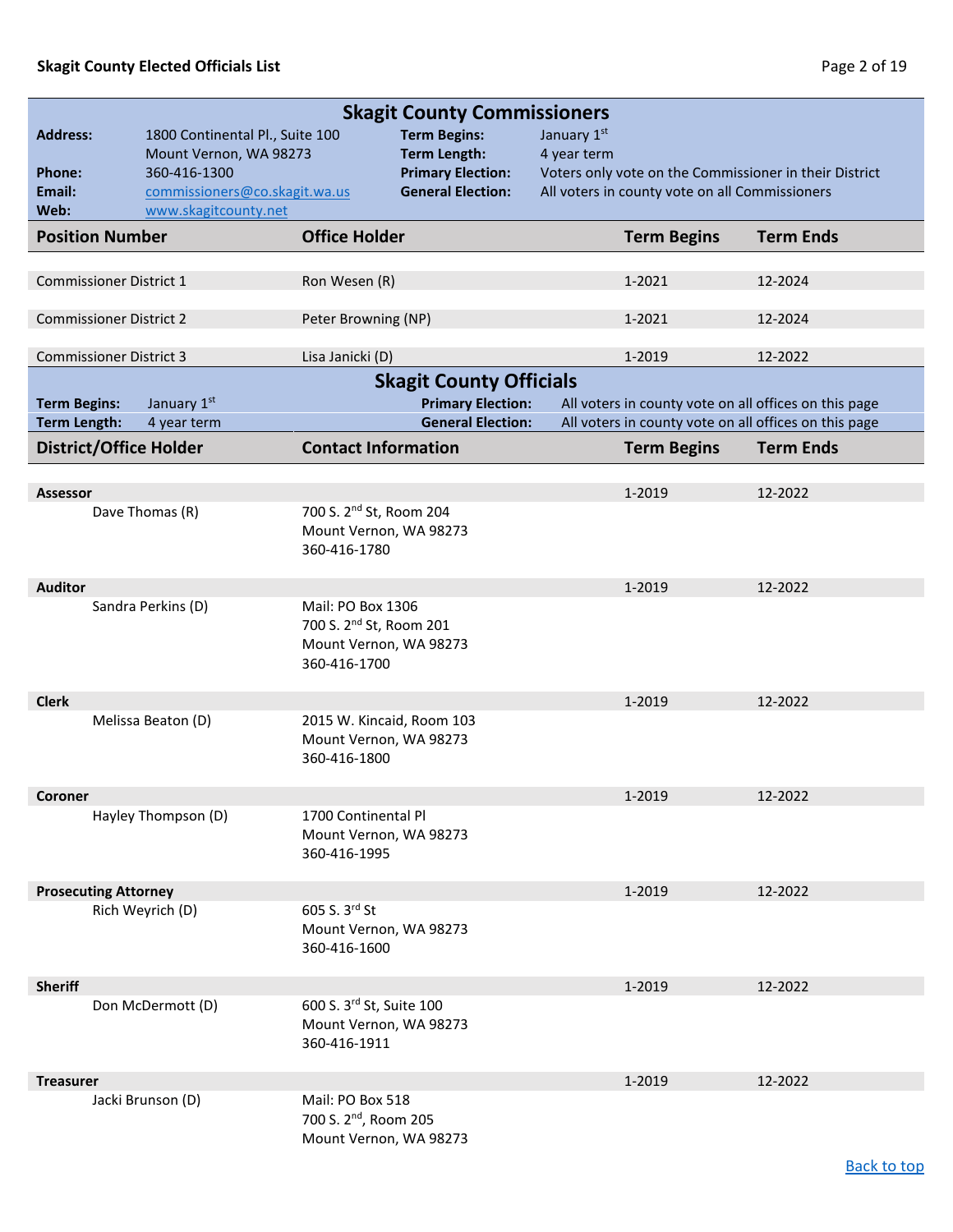<span id="page-2-0"></span>

|                                                    | <b>Skagit County Judges</b>                                     |                         |                                                      |                    |                                                                                    |  |
|----------------------------------------------------|-----------------------------------------------------------------|-------------------------|------------------------------------------------------|--------------------|------------------------------------------------------------------------------------|--|
| <b>Term Begins:</b><br><b>Term Length:</b><br>Web: | Second Monday in January<br>4 year term<br>www.skagitcounty.net |                         | <b>Primary Election:</b><br><b>General Election:</b> |                    | All voters in county vote on all Judges<br>All voters in county vote on all Judges |  |
| <b>Superior Court</b>                              |                                                                 |                         |                                                      |                    |                                                                                    |  |
| <b>Address:</b>                                    | 205 W. Kincaid, Room 202                                        |                         |                                                      |                    |                                                                                    |  |
| Phone:                                             | Mount Vernon, WA 98273<br>360-416-1200                          |                         |                                                      |                    |                                                                                    |  |
| <b>Position Number</b>                             |                                                                 | <b>Office Holder</b>    |                                                      | <b>Term Begins</b> | <b>Term Ends</b>                                                                   |  |
|                                                    |                                                                 |                         |                                                      |                    |                                                                                    |  |
| Position 1                                         |                                                                 | <b>Brian Stiles</b>     |                                                      | 1-2021             | 12-2024                                                                            |  |
|                                                    |                                                                 |                         |                                                      |                    |                                                                                    |  |
| Position 2                                         |                                                                 | Laura Riquelme          |                                                      | 1-2021             | 12-2024                                                                            |  |
| Position 3                                         |                                                                 | Elizabeth Yost Neidzwki |                                                      | 1-2021             | 12-2024                                                                            |  |
|                                                    |                                                                 |                         |                                                      |                    |                                                                                    |  |
| Position 4                                         |                                                                 | Tom Verge               |                                                      | 1-2021             | 12-2024                                                                            |  |
| <b>District Court</b>                              |                                                                 |                         |                                                      |                    |                                                                                    |  |
| <b>Address:</b>                                    | <b>PO Box 340</b>                                               |                         |                                                      |                    |                                                                                    |  |
|                                                    | 600 S. Third                                                    |                         |                                                      |                    |                                                                                    |  |
|                                                    | Mount Vernon, WA 98273                                          |                         |                                                      |                    |                                                                                    |  |
| Phone:                                             | 360-416-1250                                                    |                         |                                                      |                    |                                                                                    |  |
| Email:                                             | districtcourt@co.skagit.wa.us                                   |                         |                                                      |                    |                                                                                    |  |
| <b>Position Number</b>                             |                                                                 | <b>Office Holder</b>    |                                                      | <b>Term Begins</b> | <b>Term Ends</b>                                                                   |  |
|                                                    |                                                                 |                         |                                                      |                    |                                                                                    |  |
| Position 1                                         |                                                                 | <b>Warren Gilbert</b>   |                                                      | 1-2019             | 12-2022                                                                            |  |
|                                                    |                                                                 |                         |                                                      |                    |                                                                                    |  |
| Position 2                                         |                                                                 | Dianne Goddard          |                                                      | 1-2019             | 12-2022                                                                            |  |
| Position 3                                         |                                                                 | Jenifer Howson          |                                                      | 1-2019             | 12-2022                                                                            |  |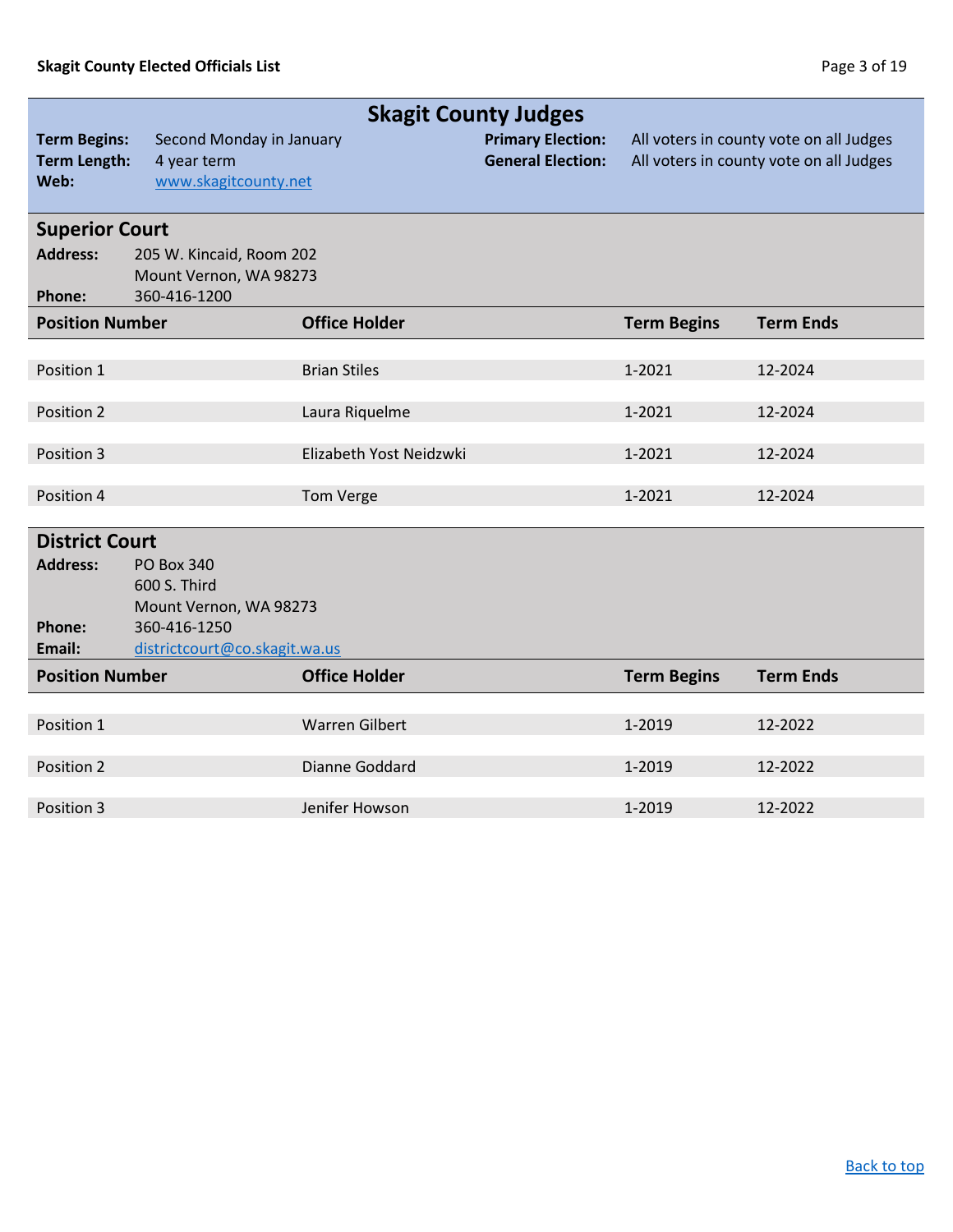<span id="page-3-0"></span>

|                                    | <b>Cemetery Districts</b>                    |                                                       |                  |
|------------------------------------|----------------------------------------------|-------------------------------------------------------|------------------|
| January 1st<br><b>Term Begins:</b> | <b>No Primary Held:</b>                      | RCW 29A.52.220                                        |                  |
| <b>Term Length:</b><br>6 year term | <b>General Election:</b>                     | All voters in county vote on all offices on this page |                  |
| <b>Cemetery District 01</b>        |                                              |                                                       |                  |
| <b>Position Number</b>             | <b>Office Holder</b>                         | <b>Term Begins</b>                                    | <b>Term Ends</b> |
| <b>Commissioner Position 1</b>     | Tim Goodman                                  | 1-2022                                                | 12-2027          |
|                                    |                                              |                                                       |                  |
| <b>Commissioner Position 2</b>     | Eric (Rick) Anderson                         | 1-2020                                                | 12-2025          |
| <b>Commissioner Position 3</b>     | Curtis A. Buher                              | 1-2018                                                | 12-2023          |
| Secretary - Lori Buher             | 17604 Valentine Rd<br>Mount Vernon, WA 98273 | 360-466-3141                                          |                  |
| <b>Cemetery District 02</b>        |                                              |                                                       |                  |
| <b>Position Number</b>             | <b>Office Holder</b>                         | <b>Term Begins</b>                                    | <b>Term Ends</b> |
| <b>Commissioner Position 1</b>     | John Pinquoch                                | 1-2022                                                | 12-2027          |
|                                    |                                              |                                                       |                  |
| <b>Commissioner Position 2</b>     | Lyle Mooney                                  | 1-2020                                                | 12-2025          |
| <b>Commissioner Position 3</b>     | <b>Walter Deaton</b>                         | 1-2018                                                | 12-2023          |
| Secretary - Marilyn Hargett        | 4535 Lois Ln<br>Sedro-Woolley, WA 98284      | 360-856-5224                                          |                  |
| <b>Cemetery District 03</b>        |                                              |                                                       |                  |
| <b>Position Number</b>             | <b>Office Holder</b>                         | <b>Term Begins</b>                                    | <b>Term Ends</b> |
| <b>Commissioner Position 1</b>     | <b>Adam Veal</b>                             | 1-2022                                                | 12-2027          |
| <b>Commissioner Position 2</b>     | Andy Leech                                   | 1-2020                                                | 12-2025          |
| <b>Commissioner Position 3</b>     | Daniel Burnett                               | 1-2018                                                | 12-2023          |
| Secretary - Angie Veal             | 6312 Guemes Island Rd<br>Anacortes, WA 98221 | 360-941-9578                                          |                  |
| <b>Cemetery District 04</b>        |                                              |                                                       |                  |
| <b>Position Number</b>             | <b>Office Holder</b>                         | <b>Term Begins</b>                                    | <b>Term Ends</b> |
|                                    |                                              |                                                       |                  |
| <b>Commissioner Position 1</b>     | Carl Hendricks - 4 year unexpired in 2023    | 1-2022                                                | 12-2027          |
| <b>Commissioner Position 2</b>     | Hobart Hansen - 4 year unexpired in 2021     | 1-2020                                                | 12-2025          |
|                                    |                                              |                                                       |                  |
| <b>Commissioner Position 3</b>     | <b>Scott Terrell</b>                         | 1-2018                                                | 12-2023          |
| Secretary - Kevin Allen            | PO Box 299<br>Bow, WA 98232                  | 360-333-1377                                          |                  |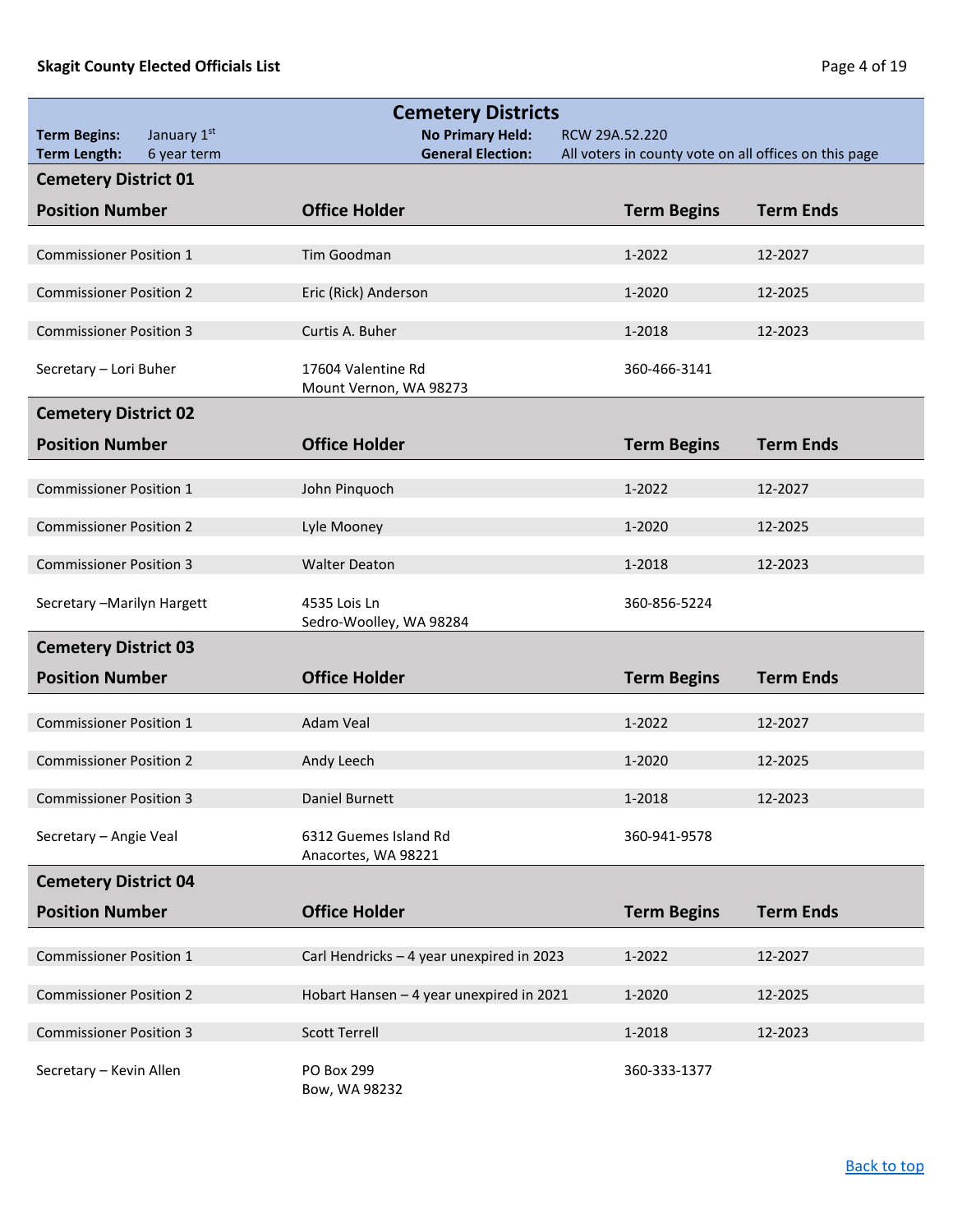| <b>Cemetery District 05</b>    |                      |                    |                  |
|--------------------------------|----------------------|--------------------|------------------|
| <b>Position Number</b>         | <b>Office Holder</b> | <b>Term Begins</b> | <b>Term Ends</b> |
|                                |                      |                    |                  |
| <b>Commissioner Position 1</b> | Larry Hoover         | $1 - 2022$         | 12-2027          |
|                                |                      |                    |                  |
| <b>Commissioner Position 2</b> | <b>Richard Frank</b> | 1-2020             | 12-2025          |
|                                |                      |                    |                  |
| <b>Commissioner Position 3</b> | Mickey Zitkovich     | 1-2018             | 12-2023          |
|                                |                      |                    |                  |
| Secretary - Jessica Massingale | PO Box 463           | 360-391-7827       |                  |
|                                | Concrete, WA 98237   |                    |                  |
|                                |                      |                    |                  |
|                                |                      |                    |                  |
| Cemetery District 06           |                      |                    |                  |

| <b>Office Holder</b>   | <b>Term Begins</b> | <b>Term Ends</b> |
|------------------------|--------------------|------------------|
|                        |                    |                  |
| Scott Thompson         | $1 - 2022$         | 12-2027          |
|                        |                    |                  |
| <b>July Andre</b>      | $1 - 2020$         | 12-2025          |
|                        |                    |                  |
| Alice E. Hanson        | 1-2018             | 12-2023          |
|                        |                    |                  |
| 24955 Elk Dr           | 360-856-5997       |                  |
| Mount Vernon, WA 98273 |                    |                  |
|                        |                    |                  |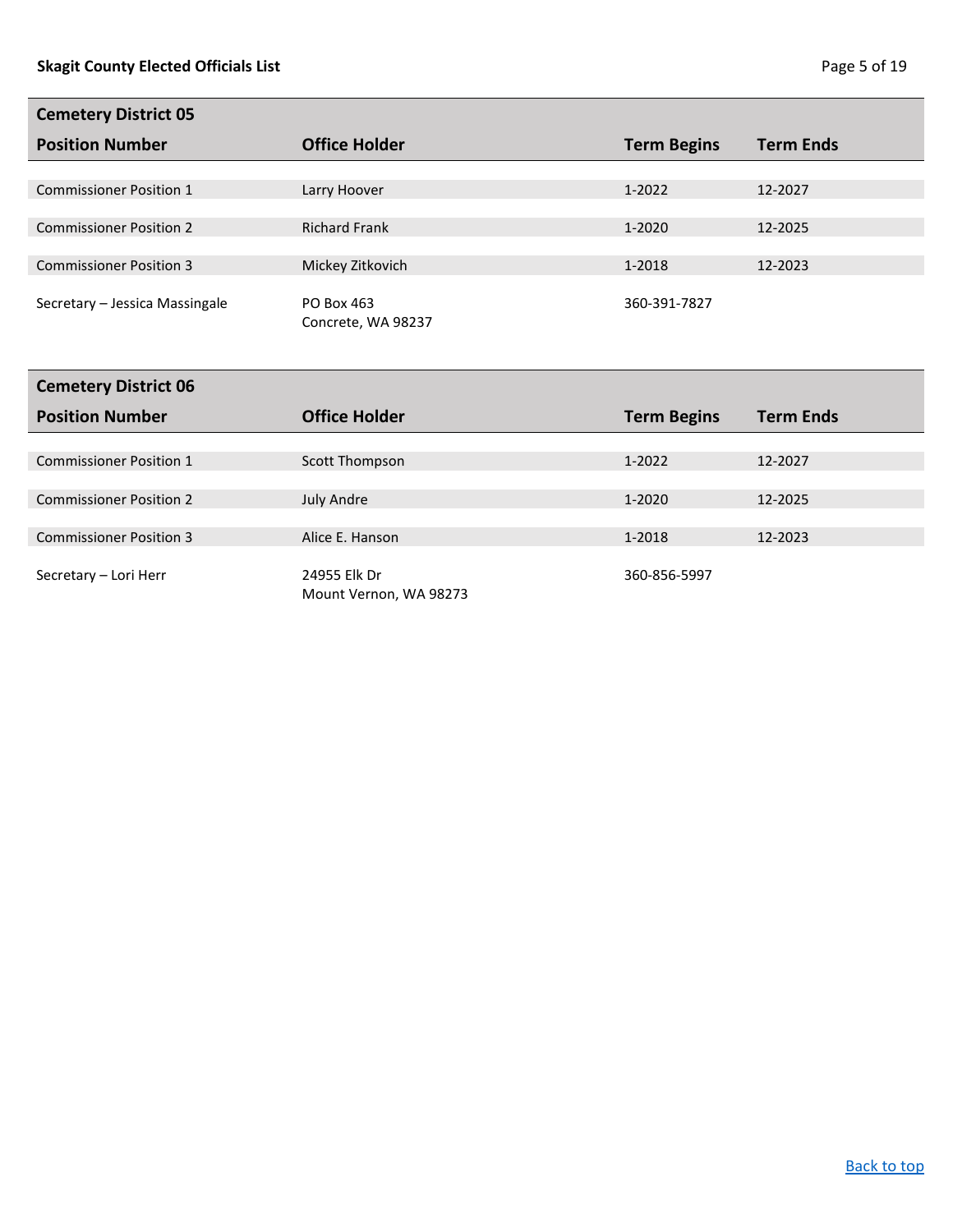<span id="page-5-0"></span>

| <b>Cities and Towns</b>                                                                                                                                                                                                                                                                                           |                                                                                                              |                           |                                                                                                 |                            |
|-------------------------------------------------------------------------------------------------------------------------------------------------------------------------------------------------------------------------------------------------------------------------------------------------------------------|--------------------------------------------------------------------------------------------------------------|---------------------------|-------------------------------------------------------------------------------------------------|----------------------------|
| <b>Term Begins:</b>                                                                                                                                                                                                                                                                                               | January 1st                                                                                                  |                           |                                                                                                 |                            |
| <b>Term Length:</b><br><b>City of Anacortes</b>                                                                                                                                                                                                                                                                   | 4 year term                                                                                                  |                           |                                                                                                 |                            |
| <b>Address:</b><br>Phone:<br>Email:                                                                                                                                                                                                                                                                               | <b>PO Box 547</b><br>904 6 <sup>th</sup> St<br>Anacortes, WA 98221<br>360-293-1900<br>www.cityofancortes.org |                           | <b>Primary Election:</b><br><b>General Election:</b><br>*all voters vote for At-Large Positions | Wards only*<br>Wards only* |
| <b>Position Number</b>                                                                                                                                                                                                                                                                                            |                                                                                                              | <b>Office Holder</b>      | <b>Term Begins</b>                                                                              | <b>Term Ends</b>           |
| Mayor                                                                                                                                                                                                                                                                                                             |                                                                                                              | <b>Matt Miller</b>        | 1-2022                                                                                          | 12-2025                    |
| Council Position 1, Ward 1                                                                                                                                                                                                                                                                                        |                                                                                                              | <b>Ryan Walters</b>       | 1-2020                                                                                          | 12-2023                    |
| Council Position 2, Ward 2                                                                                                                                                                                                                                                                                        |                                                                                                              | Christine Cleland-McGrath | 1-2020                                                                                          | 12-2023                    |
| Council Position 3, Ward 3                                                                                                                                                                                                                                                                                        |                                                                                                              | Jeremy Carter             | 1-2020                                                                                          | 12-2023                    |
| Council Position 4, At-Large                                                                                                                                                                                                                                                                                      |                                                                                                              | Amanda Hubik              | 1-2022                                                                                          | 12-2025                    |
| Council Position 5, At-Large                                                                                                                                                                                                                                                                                      |                                                                                                              | <b>Bruce McDougall</b>    | 1-2022                                                                                          | 12-2025                    |
| Council Position 6, At-Large                                                                                                                                                                                                                                                                                      |                                                                                                              | Carolyn Moulton           | 1-2022                                                                                          | 12-2025                    |
| Council Position 7, At-Large                                                                                                                                                                                                                                                                                      |                                                                                                              | Anthony Young             | 1-2022                                                                                          | 12-2025                    |
| <b>City of Burlington</b><br><b>Address:</b><br>833 S. Spruce St<br><b>Primary Election:</b><br>Wards only*<br>Burlington, WA 98233<br><b>General Election:</b><br>All voter vote for all positions<br>360-755-0531<br>*all voters vote for At-Large Positions<br><b>Phone:</b><br>Email:<br>www.burlingtonwa.gov |                                                                                                              |                           |                                                                                                 |                            |
| <b>Position Number</b>                                                                                                                                                                                                                                                                                            |                                                                                                              | <b>Office Holder</b>      | <b>Term Begins</b>                                                                              | <b>Term Ends</b>           |
| Mayor                                                                                                                                                                                                                                                                                                             |                                                                                                              | <b>Steve Sexton</b>       | 1-2020                                                                                          | 12-2023                    |
| Council At-Large                                                                                                                                                                                                                                                                                                  |                                                                                                              | Joe DeGloria              | 1-2022                                                                                          | 12-2025                    |
| Council Ward 1                                                                                                                                                                                                                                                                                                    |                                                                                                              | Scott K. Green            | 1-2020                                                                                          | 12-2023                    |
| Council Ward 2                                                                                                                                                                                                                                                                                                    |                                                                                                              | Keith Chaplin             | 1-2020                                                                                          | 12-2023                    |
| Council Ward 3                                                                                                                                                                                                                                                                                                    |                                                                                                              | Rick DeGloria             | 1-2020                                                                                          | 12-2023                    |
| Council Ward 4                                                                                                                                                                                                                                                                                                    |                                                                                                              | James M.S. Stavig         | 1-2022                                                                                          | 12-2025                    |
| Council Ward 5                                                                                                                                                                                                                                                                                                    |                                                                                                              | Jamie Weiss               | 1-2022                                                                                          | 12-2025                    |

Council Ward 6 Bill Aslett 1-2022 12-2025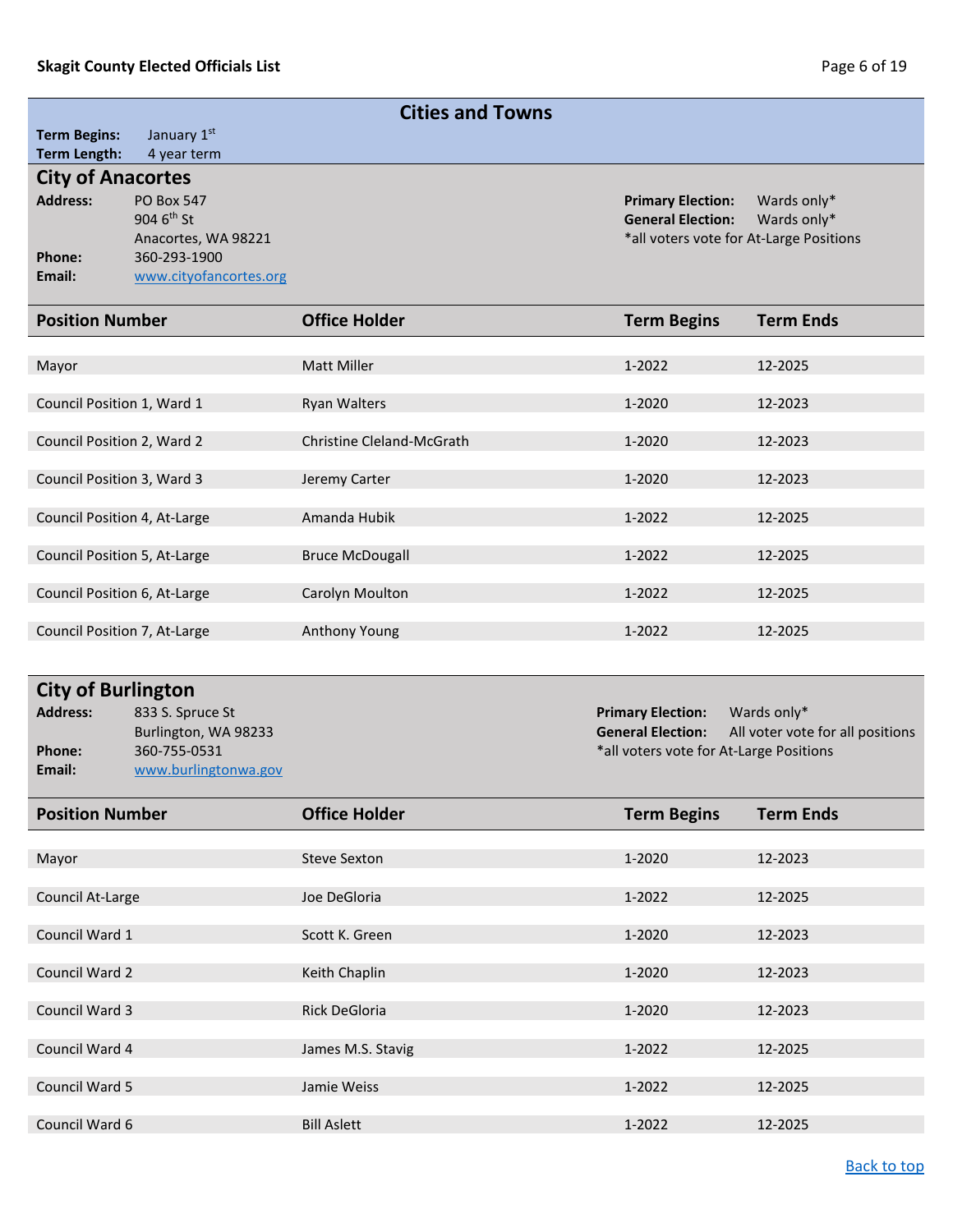# **Town of Concrete**<br>Address: PO Box 39

Concrete, WA 98237 **Phone:** 360-853-8401<br> **Email:** www.townofc **Email:** [www.townofconcrete.com](http://www.townofconcrete.com/)

**PO Box 39 Primary Election:** All voters vote for all positions 45672 Main St **Primary Election:** All voters vote for all positions 45672 Main St All voters vote for all positions

| <b>Position Number</b>    | <b>Office Holder</b>              | <b>Term Begins</b> | <b>Term Ends</b> |
|---------------------------|-----------------------------------|--------------------|------------------|
|                           |                                   |                    |                  |
| Mayor                     | Jason Miller                      | $1 - 2022$         | 12-2025          |
|                           |                                   |                    |                  |
| <b>Council Position 1</b> | <b>Rob Thomas</b>                 | 1-2020             | 12-2023          |
|                           |                                   |                    |                  |
| <b>Council Position 2</b> | Jeremy Akers - short/full in 2023 | 1-2020             | 12-2023          |
|                           |                                   |                    |                  |
| <b>Council Position 3</b> | Drew T Jenkins                    | 1-2022             | 12-2025          |
|                           |                                   |                    |                  |
| <b>Council Position 4</b> | Marla Reed                        | 1-2020             | 12-2023          |
|                           |                                   |                    |                  |
| <b>Council Position 5</b> | Jon Gunnarsson                    | $1 - 2022$         | 12-2025          |

| <b>Town of Hamilton</b>   |                                                                      |                                        |                                                      |                                                                        |  |
|---------------------------|----------------------------------------------------------------------|----------------------------------------|------------------------------------------------------|------------------------------------------------------------------------|--|
| <b>Address:</b><br>Phone: | <b>PO Box 528</b><br>584 Maple<br>Hamilton, WA 98255<br>360-826-3027 |                                        | <b>Primary Election:</b><br><b>General Election:</b> | All voters vote for all positions<br>All voters vote for all positions |  |
|                           |                                                                      |                                        |                                                      |                                                                        |  |
| <b>Position Number</b>    |                                                                      | <b>Office Holder</b>                   | <b>Term Begins</b>                                   | <b>Term Ends</b>                                                       |  |
|                           |                                                                      |                                        |                                                      |                                                                        |  |
| Mayor                     |                                                                      | Travis M. Patrick - short/full in 2023 | 1-2020                                               | 12-2023                                                                |  |
|                           |                                                                      |                                        |                                                      |                                                                        |  |
| <b>Council Position 1</b> |                                                                      | <b>Timothy Morrison</b>                | 1-2020                                               | 12-2023                                                                |  |
|                           |                                                                      |                                        |                                                      |                                                                        |  |
| <b>Council Position 2</b> |                                                                      | Michael Ulrich - short/full in 2023    | 1-2020                                               | 12-2023                                                                |  |
|                           |                                                                      |                                        |                                                      |                                                                        |  |
| <b>Council Position 3</b> |                                                                      | Andrea Stoeser                         | 1-2020                                               | 12-2023                                                                |  |
|                           |                                                                      |                                        |                                                      |                                                                        |  |
| <b>Council Position 4</b> |                                                                      | VACANT - 2 year unexpired in 2023      | 1-2022                                               | 12-2025                                                                |  |
|                           |                                                                      |                                        |                                                      |                                                                        |  |
| <b>Council Position 5</b> |                                                                      | Alyssa Boots                           | 1-2022                                               | 12-2025                                                                |  |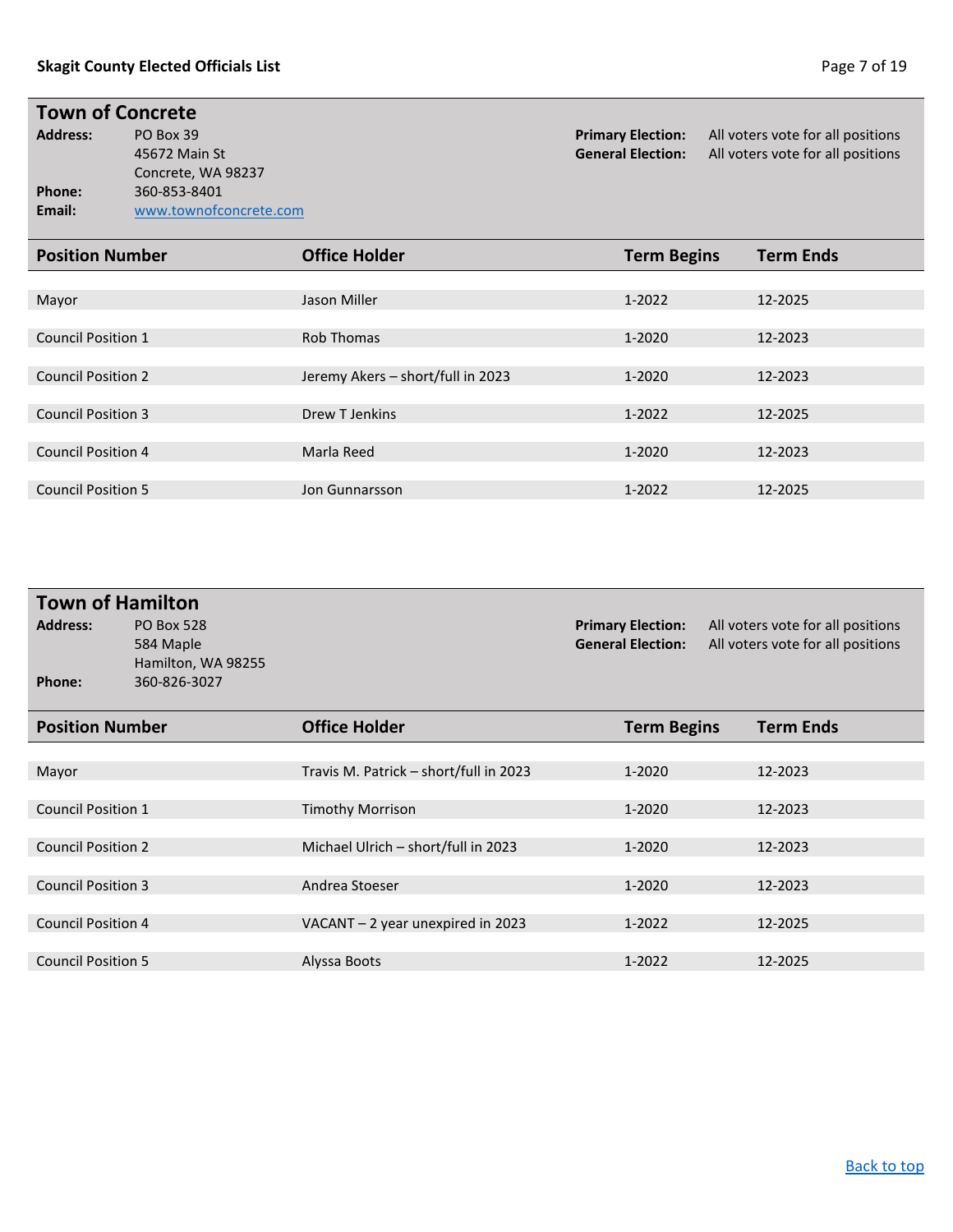# **Town of La Conner**<br>Address: PO Box 400

La Conner, WA 98257 **Phone:** 360-466-3125<br> **Email:** www.townofla **Email:** [www.townoflaconner.org](http://www.townoflaconner.org/)

**Address:** PO Box 400 **Primary Election:** All voters vote for all positions 204 Douglas **Primary Election:** All voters vote for all positions 204 Douglas 204 Douglas **General Election:** All voters vote for all positions

| <b>Office Holder</b> | <b>Term Begins</b> | <b>Term Ends</b> |
|----------------------|--------------------|------------------|
|                      |                    |                  |
| Ramon M. Hayes       | $1 - 2020$         | 12-2023          |
|                      |                    |                  |
| Jacques Brunisholz   | 1-2020             | 12-2023          |
|                      |                    |                  |
| Ivan Carlson         | 1-2022             | 12-2025          |
|                      |                    |                  |
| <b>Rick Dole</b>     | 1-2022             | 12-2025          |
|                      |                    |                  |
| Mary Lee Chamberlain | 1-2022             | 12-2025          |
|                      |                    |                  |
| Mary Wohleb          | 1-2020             | 12-2023          |
|                      |                    |                  |

| <b>Town of Lyman</b> |                     |                          |                                   |  |  |  |  |
|----------------------|---------------------|--------------------------|-----------------------------------|--|--|--|--|
| <b>Address:</b>      | PO Box 1248         | <b>Primary Election:</b> | All voters vote for all positions |  |  |  |  |
|                      | 8224 S. Main St     | <b>General Election:</b> | All voters vote for all positions |  |  |  |  |
|                      | Lyman, WA 98263     |                          |                                   |  |  |  |  |
| Phone:               | 360-826-3033        |                          |                                   |  |  |  |  |
| Email:               | www.townoflyman.com |                          |                                   |  |  |  |  |
|                      |                     |                          |                                   |  |  |  |  |
|                      |                     |                          |                                   |  |  |  |  |

| <b>Position Number</b>    | <b>Office Holder</b> | <b>Term Begins</b> | <b>Term Ends</b> |
|---------------------------|----------------------|--------------------|------------------|
|                           |                      |                    |                  |
| Mayor                     | <b>Edward Hills</b>  | $1 - 2020$         | 12-2023          |
|                           |                      |                    |                  |
| <b>Council Position 1</b> | Charleen Bray        | 1-2022             | 12-2025          |
|                           |                      |                    |                  |
| <b>Council Position 2</b> | Jeremy Mast          | 1-2022             | 12-2025          |
|                           |                      |                    |                  |
| <b>Council Position 3</b> | Mike Swanson         | $1 - 2020$         | 12-2023          |
|                           |                      |                    |                  |
| <b>Council Position 4</b> | Mike Couch           | 1-2020             | 12-2023          |
|                           |                      |                    |                  |
| <b>Council Position 5</b> | Ron Hodgin           | 1-2020             | 12-2023          |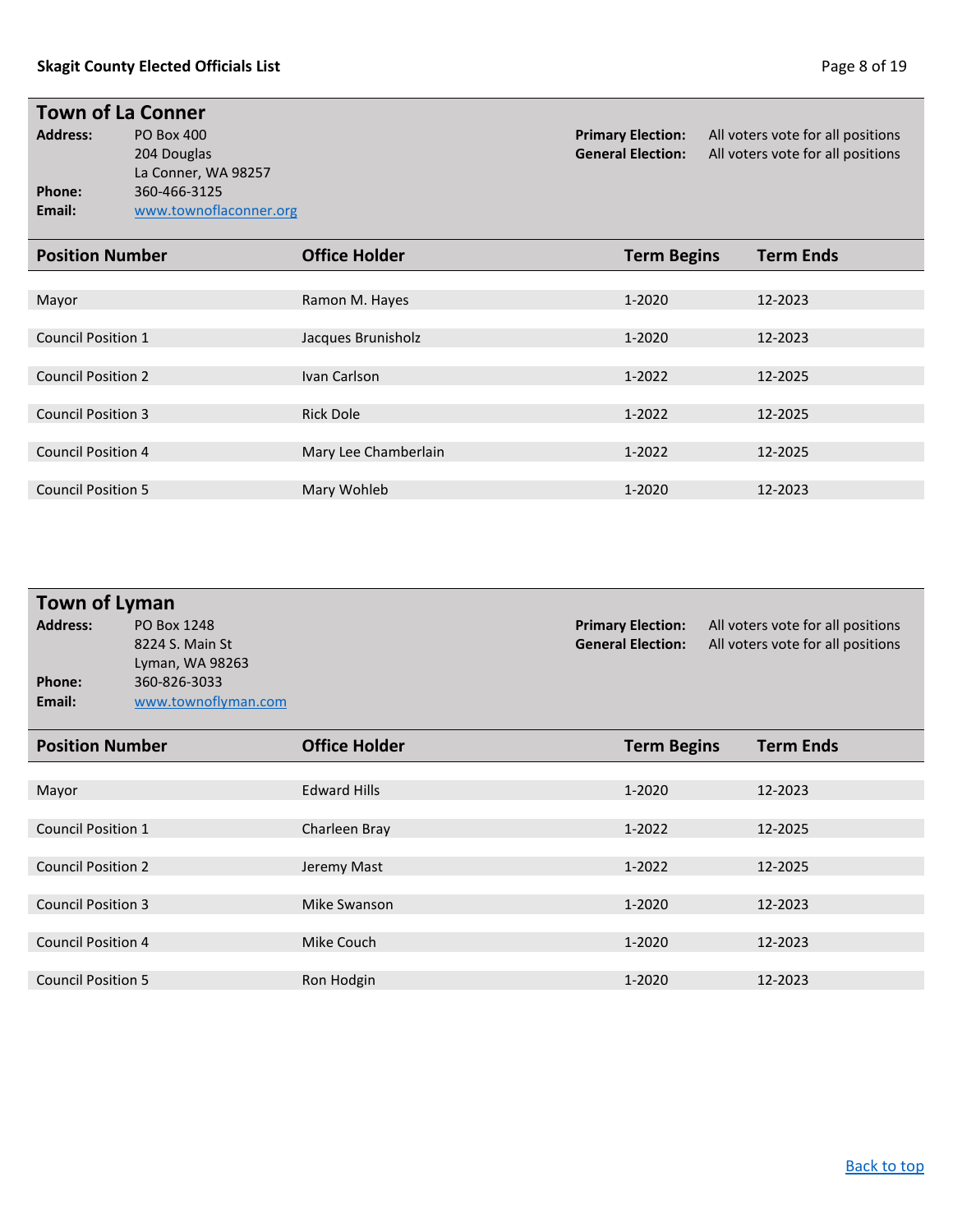**City of Mount Vernon**<br>Address: 910 Cleveland Av **Phone:** 360-336-6211 **and 360-336-6211 \*all voters vote for At-Large Positions Email:** [www.ci.mount-vernon.wa.us](http://www.ci.mount-vernon.wa.us/)

**Address:** 910 Cleveland Ave **Primary Election:** Wards only\* All voters vote for all positions

| <b>Position Number</b>     | <b>Office Holder</b>      | <b>Term Begins</b> | <b>Term Ends</b> |
|----------------------------|---------------------------|--------------------|------------------|
|                            |                           |                    |                  |
| Mayor                      | Jill Boudreau             | 1-2020             | 12-2023          |
|                            |                           |                    |                  |
| Council At-Large           | <b>Richard Brocksmith</b> | 1-2022             | 12-2025          |
|                            |                           |                    |                  |
| Council Ward 1, Position 1 | Juan Morales              | 1-2020             | 12-2023          |
|                            |                           |                    |                  |
| Council Ward 1, Position 2 | <b>Iris Carias</b>        | 1-2022             | 12-2025          |
|                            |                           |                    |                  |
| Council Ward 2, Position 1 | Mark Hulst                | 1-2020             | 12-2023          |
|                            |                           |                    |                  |
| Council Ward 2, Position 2 | Gary Molenaar             | 1-2022             | 12-2025          |
|                            |                           |                    |                  |
| Council Ward 3, Position 1 | Mary A Hudson             | 1-2020             | 12-2023          |
|                            |                           |                    |                  |
| Council Ward 3, Position 2 | Melissa Beaton            | 1-2022             | 12-2025          |

| <b>City of Sedro-Woolley</b> |                            |                                         |             |  |  |  |
|------------------------------|----------------------------|-----------------------------------------|-------------|--|--|--|
| <b>Address:</b>              | 325 Metcalf St             | <b>Primary Election:</b>                | Wards only* |  |  |  |
|                              | Sedro-Woolley, WA 98284    | <b>General Election:</b>                | Wards only* |  |  |  |
| Phone:                       | 360-855-1661               | *all voters vote for At-Large Positions |             |  |  |  |
| Email:                       | www.ci.sedro-woolley.wa.us |                                         |             |  |  |  |

| <b>Position Number</b> | <b>Office Holder</b>    | <b>Term Begins</b> | <b>Term Ends</b> |
|------------------------|-------------------------|--------------------|------------------|
|                        |                         |                    |                  |
| Mayor                  | Julia Johnson           | 1-2020             | 12-2023          |
|                        |                         |                    |                  |
| Council At-Large       | Nickolas Lavacca        | 1-2022             | 12-2025          |
|                        |                         |                    |                  |
| Council Ward 1         | <b>Brendan McGoffin</b> | 1-2020             | 12-2023          |
|                        |                         |                    |                  |
| Council Ward 2         | JoEllen Kesti           | 1-2022             | 12-2025          |
|                        |                         |                    |                  |
| Council Ward 3         | Sarah Diamond           | 1-2022             | 12-2025          |
|                        |                         |                    |                  |
| Council Ward 4         | Glenn Allen             | $1 - 2020$         | 12-2023          |
|                        |                         |                    |                  |
| Council Ward 5         | Charles (Chuck) Owen    | 1-2020             | 12-2023          |
|                        |                         |                    |                  |
| Council Ward 6         | Joe Burns               | 1-2022             | 12-2025          |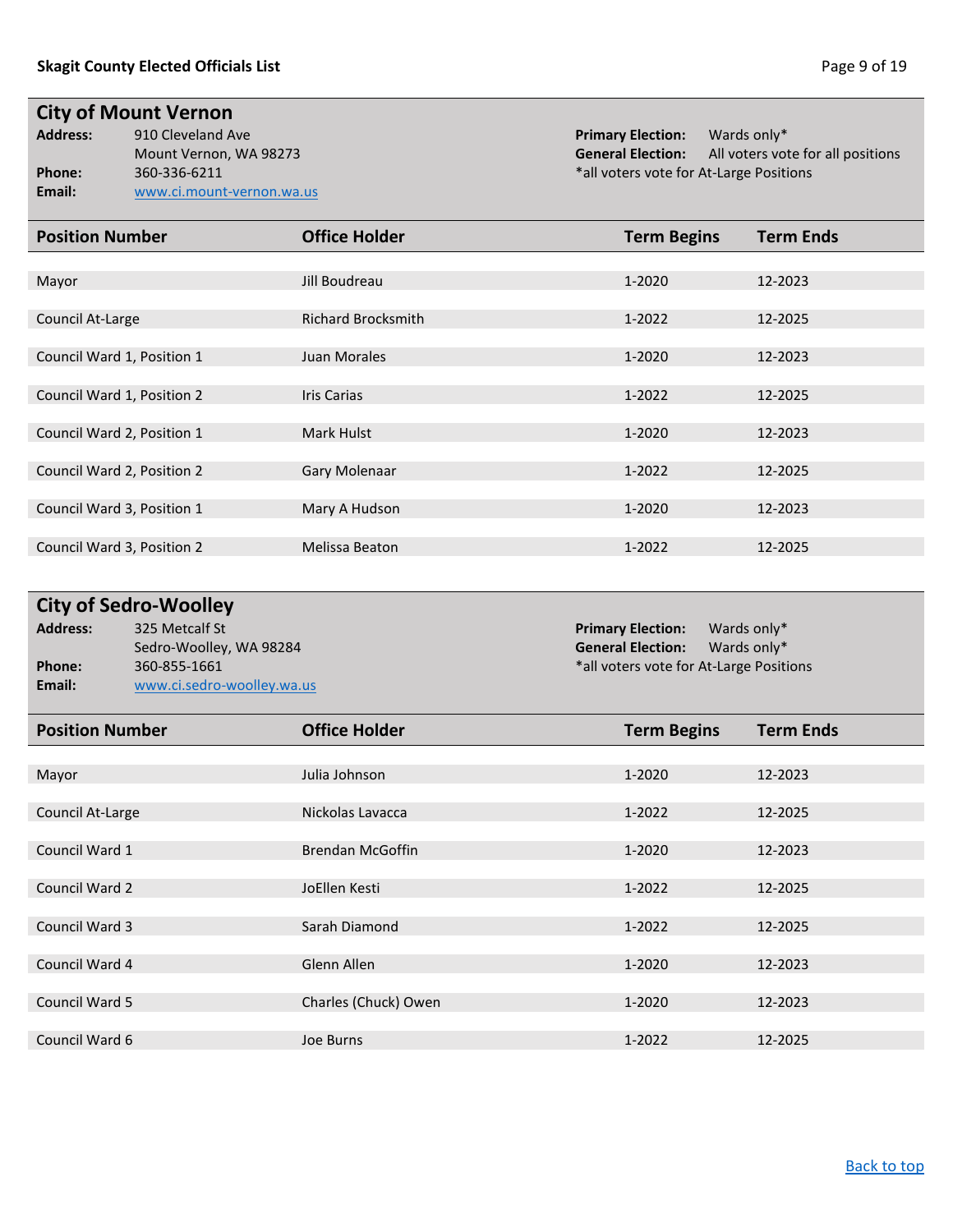<span id="page-9-1"></span>

| <b>Fidalgo Pool &amp; Fitness Center District</b> |                                                                                        |                         |                                                                                            |                                              |                                   |  |
|---------------------------------------------------|----------------------------------------------------------------------------------------|-------------------------|--------------------------------------------------------------------------------------------|----------------------------------------------|-----------------------------------|--|
| <b>Address:</b><br>Phone:<br>Web:                 | 1603 22 <sup>nd</sup> St<br>Anacortes, WA 98221<br>360-293-0673<br>www.fidalgopool.com |                         | <b>Term Begins:</b><br>Term Length:<br><b>No Primary Held:</b><br><b>General Election:</b> | January 1st<br>4 year term<br>RCW 29A.52.220 | All voters vote for all positions |  |
|                                                   | <b>District/Position Number</b>                                                        | <b>Office Holder</b>    | <b>Term Begins</b>                                                                         |                                              | <b>Term Ends</b>                  |  |
|                                                   |                                                                                        |                         |                                                                                            |                                              |                                   |  |
|                                                   | <b>Commissioner Position 1</b>                                                         | Jeremy McNett           | 1-2020                                                                                     |                                              | 12-2023                           |  |
|                                                   |                                                                                        |                         |                                                                                            |                                              |                                   |  |
|                                                   | <b>Commissioner Position 2</b>                                                         | David Way               | 1-2020                                                                                     |                                              | 12-2023                           |  |
|                                                   |                                                                                        |                         |                                                                                            |                                              |                                   |  |
|                                                   | <b>Commissioner Position 3</b>                                                         | <b>Christine Mathes</b> | 1-2022                                                                                     |                                              | 12-2025                           |  |
|                                                   |                                                                                        |                         |                                                                                            |                                              |                                   |  |
|                                                   | <b>Commissioner Position 4</b>                                                         | Kenneth Hansen          | 1-2020                                                                                     |                                              | 12-2023                           |  |
|                                                   |                                                                                        |                         |                                                                                            |                                              |                                   |  |
|                                                   | <b>Commissioner Position 5</b>                                                         | Andrew Olson            | 1-2022                                                                                     |                                              | 12-2025                           |  |
|                                                   |                                                                                        |                         |                                                                                            |                                              |                                   |  |

<span id="page-9-0"></span>

| <b>Fire Protection Districts</b>           |                            |                                                 |                                                      |                    |                                                                                                          |
|--------------------------------------------|----------------------------|-------------------------------------------------|------------------------------------------------------|--------------------|----------------------------------------------------------------------------------------------------------|
| <b>Term Begins:</b><br><b>Term Length:</b> | January 1st<br>6 year term |                                                 | <b>Primary Election:</b><br><b>General Election:</b> |                    | All voters vote for all positions in each district<br>All voters vote for all positions in each district |
| <b>Fire Protection District 01</b>         |                            |                                                 |                                                      |                    |                                                                                                          |
| <b>Position Number</b>                     |                            | <b>Office Holder</b>                            |                                                      | <b>Term Begins</b> | <b>Term Ends</b>                                                                                         |
|                                            |                            |                                                 |                                                      |                    |                                                                                                          |
| <b>Commissioner Position 1</b>             |                            | <b>Stuart Skelton</b>                           |                                                      | 1-2020             | 12-2025                                                                                                  |
| <b>Commissioner Position 2</b>             |                            | <b>Terry Arndt</b>                              |                                                      | 1-2018             | 12-2023                                                                                                  |
|                                            |                            |                                                 |                                                      |                    |                                                                                                          |
| <b>Commissioner Position 3</b>             |                            | Daryl Hamburg                                   |                                                      | $1 - 2022$         | 12-2027                                                                                                  |
| Secretary - Esther Amaro                   |                            | 1901 Laventure Rd<br>Mount Vernon, WA 98273     |                                                      | 360-391-4510       |                                                                                                          |
| <b>Fire Protection District 02</b>         |                            |                                                 |                                                      |                    |                                                                                                          |
| <b>Position Number</b>                     |                            | <b>Office Holder</b>                            |                                                      | <b>Term Begins</b> | <b>Term Ends</b>                                                                                         |
|                                            |                            |                                                 |                                                      |                    |                                                                                                          |
| <b>Commissioner Position 1</b>             |                            | Rolla (Skip) Ritchey                            |                                                      | 1-2020             | 12-2025                                                                                                  |
| <b>Commissioner Position 2</b>             |                            |                                                 |                                                      | 1-2018             | 12-2023                                                                                                  |
|                                            |                            | Ken Bergsma                                     |                                                      |                    |                                                                                                          |
| <b>Commissioner Position 3</b>             |                            | Lance Masonholder                               |                                                      | 1-2022             | 12-2027                                                                                                  |
| Secretary - Stephanie Robbins              |                            | 15452 Beaver Marsh Rd<br>Mount Vernon, WA 98273 |                                                      | 360-424-7296       |                                                                                                          |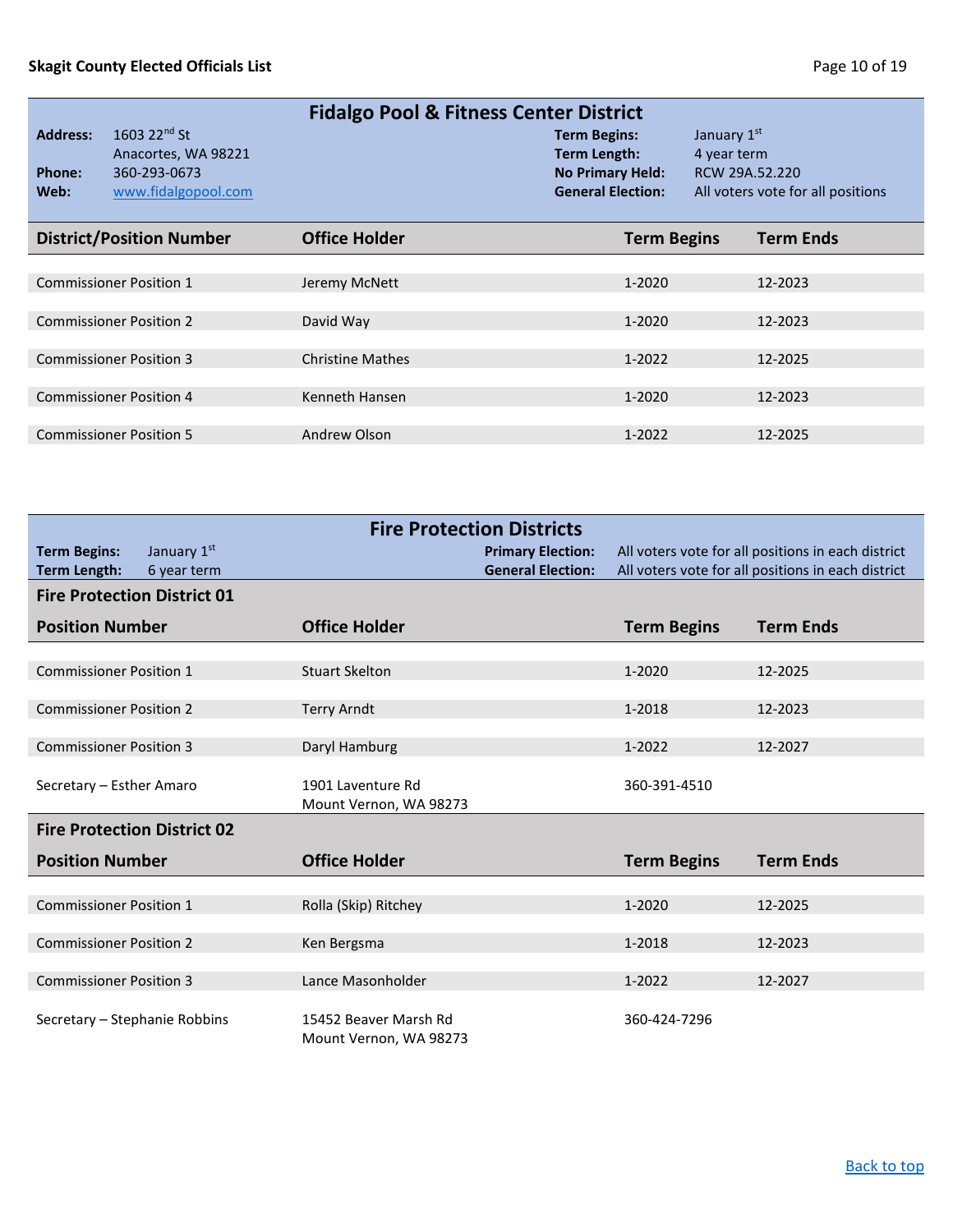| <b>Fire Protection District 03</b> |                                           |                    |                  |
|------------------------------------|-------------------------------------------|--------------------|------------------|
| <b>Position Number</b>             | <b>Office Holder</b>                      | <b>Term Begins</b> | <b>Term Ends</b> |
| <b>Commissioner Position 1</b>     | Steve Boon                                | 1-2020             | 12-2025          |
|                                    |                                           |                    |                  |
| <b>Commissioner Position 2</b>     | Roger Heim                                | 1-2018             | 12-2023          |
| <b>Commissioner Position 3</b>     | <b>Matthew Stratton</b>                   | 1-2022             | 12-2027          |
| Secretary - Stephanie Robbins      | PO Box 753<br>Conway, WA 98238            | 360-424-1661       |                  |
| <b>Fire Protection District 04</b> |                                           |                    |                  |
| <b>Position Number</b>             | <b>Office Holder</b>                      | <b>Term Begins</b> | <b>Term Ends</b> |
| <b>Commissioner Position 1</b>     | <b>Tami Mattox</b>                        | 1-2020             | 12-2025          |
|                                    |                                           |                    |                  |
| <b>Commissioner Position 2</b>     | John Matterand                            | 1-2018             | 12-2023          |
| <b>Commissioner Position 3</b>     | Gary L. Friend - 4 year unexpired in 2023 | 1-2022             | 12-2027          |
| Secretary - Katy Olson             | PO Box 186<br>Clear Lake, WA 98235        |                    |                  |
| <b>Fire Protection District 05</b> |                                           |                    |                  |
|                                    |                                           |                    |                  |
| <b>Position Number</b>             | <b>Office Holder</b>                      | <b>Term Begins</b> | <b>Term Ends</b> |
|                                    |                                           |                    |                  |
| <b>Commissioner Position 1</b>     | Dani Hoskinson                            | 1-2020             | 12-2025          |
| <b>Commissioner Position 2</b>     | <b>Tom Perry</b>                          | 1-2018             | 12-2023          |
| <b>Commissioner Position 3</b>     | David Lohman                              | 1-2022             | 12-2027          |
| Secretary - Sarah Smith            | PO Box 116<br>Bow, WA 98232               |                    |                  |
| <b>Fire Protection District 06</b> |                                           |                    |                  |
| <b>Position Number</b>             | <b>Office Holder</b>                      | <b>Term Begins</b> | <b>Term Ends</b> |
|                                    |                                           |                    |                  |
| <b>Commissioner Position 1</b>     | Kenneth Pike                              | 1-2020             | 12-2025          |
| <b>Commissioner Position 2</b>     | Richard D. Whalen                         | 1-2018             | 12-2023          |
| <b>Commissioner Position 3</b>     | David Smoots                              | 1-2022             | 12-2027          |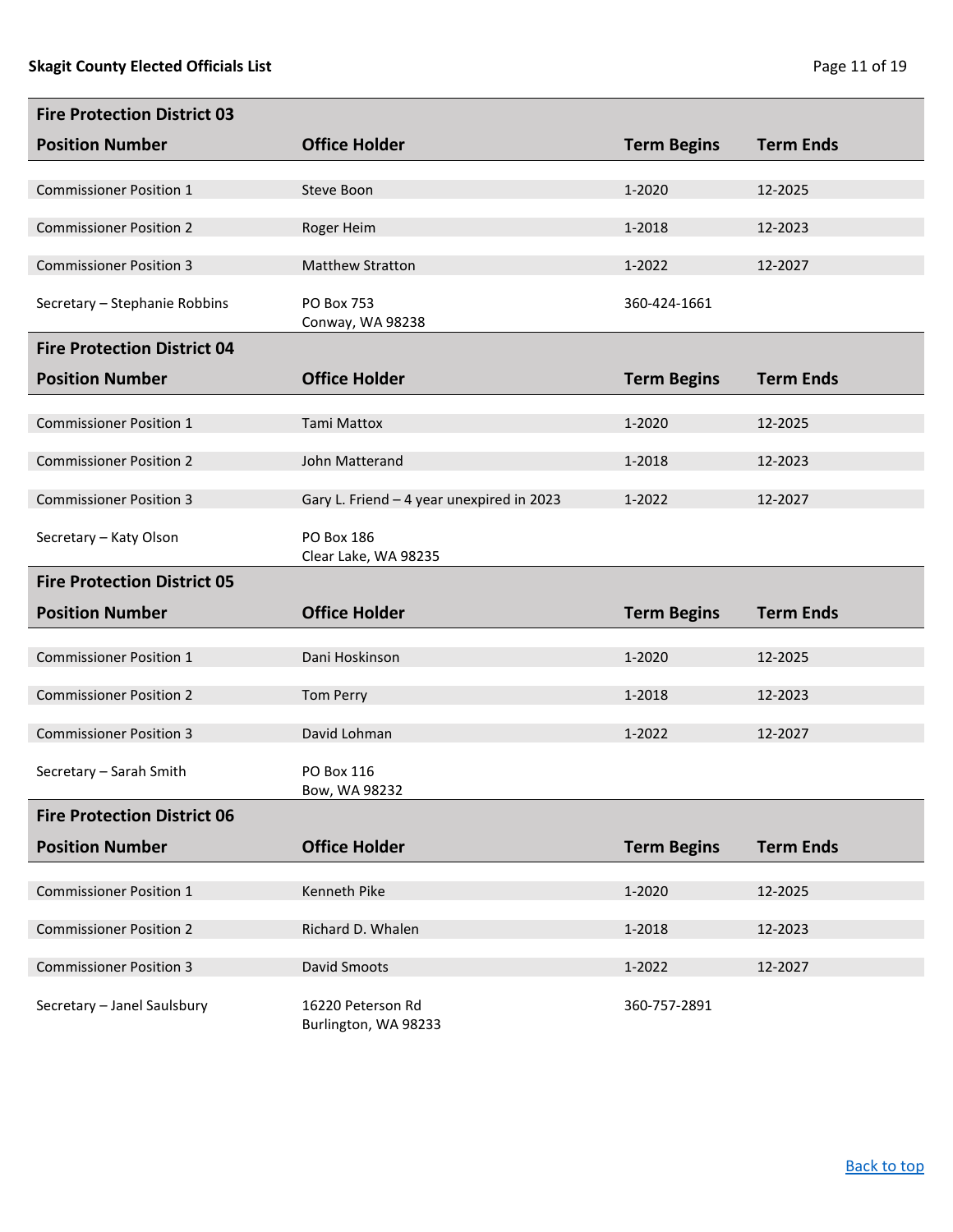| <b>Fire Protection District 07</b> |                                             |                    |                  |
|------------------------------------|---------------------------------------------|--------------------|------------------|
| <b>Position Number</b>             | <b>Office Holder</b>                        | <b>Term Begins</b> | <b>Term Ends</b> |
|                                    |                                             |                    |                  |
| <b>Commissioner Position 1</b>     | <b>David Searing</b>                        | 1-2020             | 12-2025          |
| <b>Commissioner Position 2</b>     | Jean Santucci Miller                        | 1-2018             | 12-2023          |
| <b>Commissioner Position 3</b>     | Larry Hawk                                  | 1-2022             | 12-2027          |
| Secretary - Tracy Berg             | 35058 S Shore Dr<br>Mount Vernon, WA 98274  | 360-422-6803       |                  |
| <b>Fire Protection District 08</b> |                                             |                    |                  |
| <b>Position Number</b>             | <b>Office Holder</b>                        | <b>Term Begins</b> | <b>Term Ends</b> |
|                                    |                                             |                    |                  |
| <b>Commissioner Position 1</b>     | Jim Kennedy                                 | 1-2020             | 12-2025          |
| <b>Commissioner Position 2</b>     | Jonathan LaCount                            | 1-2018             | 12-2023          |
| <b>Commissioner Position 3</b>     | Lance Ford                                  | 1-2022             | 12-2027          |
| Secretary - Stephanie Robbins      | 20464 Prairie Rd<br>Sedro-Woolley, WA 98284 | 360-724-4703       |                  |
| <b>Fire Protection District 09</b> |                                             |                    |                  |
| <b>Position Number</b>             | <b>Office Holder</b>                        | <b>Term Begins</b> | <b>Term Ends</b> |
|                                    |                                             |                    |                  |
| <b>Commissioner Position 1</b>     | Mike Gubrud                                 | 1-2020             | 12-2025          |
|                                    |                                             |                    |                  |
| <b>Commissioner Position 2</b>     | D. Bruce Thompson                           | 1-2018             | 12-2023          |
| <b>Commissioner Position 3</b>     | <b>Brian McMahan</b>                        | 1-2022             | 12-2027          |
| Secretary - Tracy Berg             | 16822 W. Big Lake Blvd                      | 360-422-7751       |                  |
| <b>Fire Protection District 10</b> | Mount Vernon, WA 98273                      |                    |                  |
| <b>Position Number</b>             | <b>Office Holder</b>                        | <b>Term Begins</b> | <b>Term Ends</b> |
|                                    |                                             |                    |                  |
| <b>Commissioner Position 1</b>     | AJ Zartman                                  | 1-2020             | 12-2025          |
| <b>Commissioner Position 2</b>     | Valerie Harris                              | 1-2018             | 12-2023          |
| <b>Commissioner Position 3</b>     | <b>Rick Taylor</b>                          | 1-2022             | 12-2027          |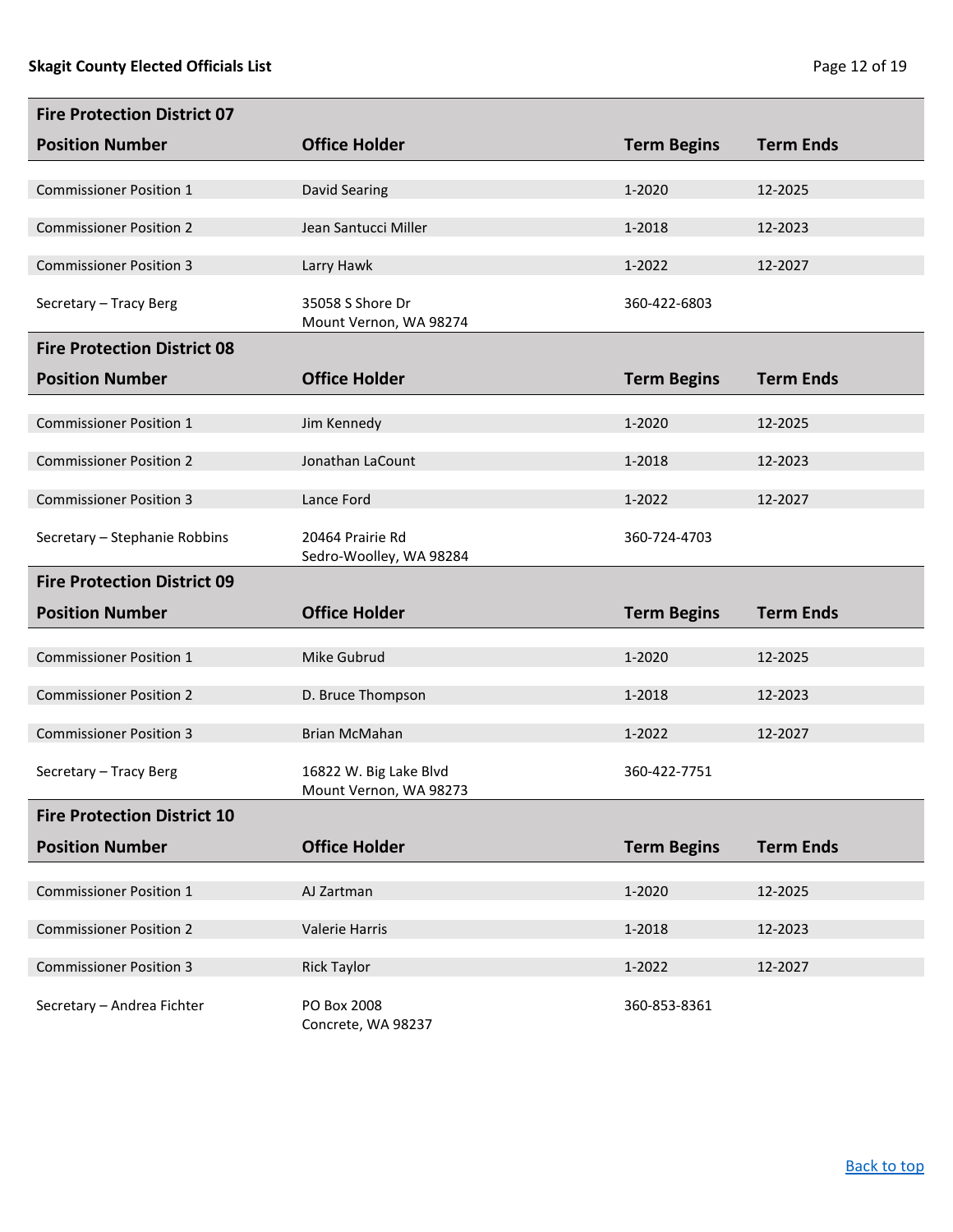| <b>Fire Protection District 11</b> |                                            |                    |                  |
|------------------------------------|--------------------------------------------|--------------------|------------------|
| <b>Position Number</b>             | <b>Office Holder</b>                       | <b>Term Begins</b> | <b>Term Ends</b> |
| <b>Commissioner Position 1</b>     | Cherryl Dennis                             | 1-2020             | 12-2025          |
|                                    |                                            |                    |                  |
| <b>Commissioner Position 2</b>     | <b>Pat Cummings</b>                        | 1-2018             | 12-2023          |
| <b>Commissioner Position 3</b>     | <b>Mark Tibbles</b>                        | 1-2022             | 12-2027          |
| Secretary - Stephanie Robbins      | 14825 Deception Rd<br>Anacortes, WA 98221  | 360-299-1281       |                  |
| <b>Fire Protection District 12</b> |                                            |                    |                  |
| <b>Position Number</b>             | <b>Office Holder</b>                       | <b>Term Begins</b> | <b>Term Ends</b> |
| <b>Commissioner Position 1</b>     | Garth Frazer                               | 1-2020             | 12-2025          |
| <b>Commissioner Position 2</b>     | Doug Peterson                              | 1-2018             | 12-2023          |
|                                    |                                            |                    |                  |
| <b>Commissioner Position 3</b>     | Kelly Hawley                               | 1-2022             | 12-2027          |
| Secretary - Angela Meyer           | 12587 C St<br>Mount Vernon, WA 98273       |                    |                  |
| <b>Fire Protection District 13</b> |                                            |                    |                  |
| <b>Position Number</b>             | <b>Office Holder</b>                       | <b>Term Begins</b> | <b>Term Ends</b> |
|                                    |                                            |                    |                  |
| <b>Commissioner Position 1</b>     | <b>Bruce Shellhamer</b>                    | 1-2020             | 12-2025          |
| <b>Commissioner Position 2</b>     | John Doyle                                 | 1-2018             | 12-2023          |
| <b>Commissioner Position 3</b>     | Jeremy Wilbur - 4 year unexpired in 2023   | 1-2022             | 12-2027          |
| Secretary - Tracy Berg             | 22422 Amick Rd<br>Mount Vernon, WA 98274   |                    |                  |
| <b>Fire Protection District 14</b> |                                            |                    |                  |
| <b>Position Number</b>             | <b>Office Holder</b>                       | <b>Term Begins</b> | <b>Term Ends</b> |
|                                    |                                            | 1-2020             |                  |
| <b>Commissioner Position 1</b>     | Chris England                              |                    | 12-2025          |
| <b>Commissioner Position 2</b>     | Rosemary Ryan                              | 1-2018             | 12-2023          |
| <b>Commissioner Position 3</b>     | Dennis Townsend - 4 year unexpired in 2023 | 1-2022             | 12-2027          |
| Secretary - Janel Saulsbury        |                                            |                    |                  |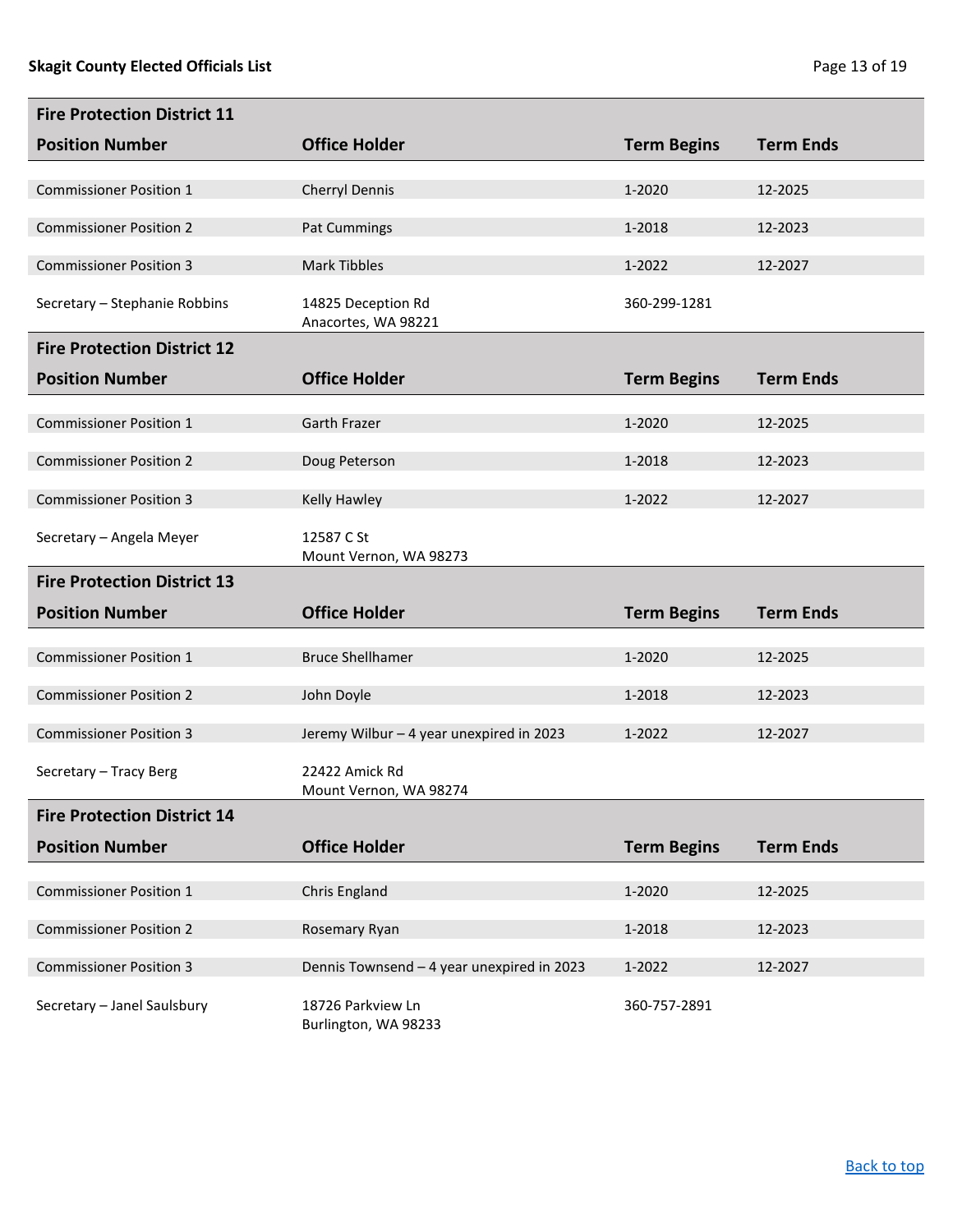| <b>Fire Protection District 15</b> |                                                |                    |                  |
|------------------------------------|------------------------------------------------|--------------------|------------------|
| <b>Position Number</b>             | <b>Office Holder</b>                           | <b>Term Begins</b> | <b>Term Ends</b> |
| <b>Commissioner Position 1</b>     | <b>Stanley Boon</b>                            | 1-2020             | 12-2025          |
|                                    |                                                |                    |                  |
| <b>Commissioner Position 2</b>     | <b>Tom Grillot</b>                             | 1-2018             | 12-2023          |
| <b>Commissioner Position 3</b>     | Steve Dundin                                   | 1-2022             | 12-2027          |
| Secretary - Laura E. Johnson       | 23606 Main St<br>Mount Vernon, WA 98274        | 360-708-0656       |                  |
| <b>Fire Protection District 16</b> |                                                |                    |                  |
| <b>Position Number</b>             | <b>Office Holder</b>                           | <b>Term Begins</b> | <b>Term Ends</b> |
| <b>Commissioner Position 1</b>     | Kristine Van Notric - 2 year unexpired in 2023 | 1-2020             | 12-2025          |
| <b>Commissioner Position 2</b>     | Jared W.R. Couch                               | 1-2018             | 12-2023          |
| <b>Commissioner Position 3</b>     | Jim Haehn                                      | 1-2022             | 12-2027          |
| Secretary - Lee Fulford            | 10155 Potts Rd<br>Sedro-Woolley, WA 98284      | 206-963-8849       |                  |
| <b>Fire Protection District 17</b> |                                                |                    |                  |
| <b>Position Number</b>             | <b>Office Holder</b>                           | <b>Term Begins</b> | <b>Term Ends</b> |
|                                    |                                                |                    |                  |
| <b>Commissioner Position 1</b>     | Thomas R. Murphy                               | 1-2020             | 12-2025          |
| <b>Commissioner Position 2</b>     | David Wertheimer                               | 1-2018             | 12-2023          |
| <b>Commissioner Position 3</b>     | Dave Margeson                                  | 1-2022             | 12-2027          |
| Secretary - Linda Davelaar         | 6310 Guemes Island Rd<br>Anacortes, WA 98221   |                    |                  |
| <b>Fire Protection District 19</b> |                                                |                    |                  |
| <b>Position Number</b>             | <b>Office Holder</b>                           | <b>Term Begins</b> | <b>Term Ends</b> |
|                                    |                                                |                    |                  |
| <b>Commissioner Position 1</b>     | Lee Fenley $-2$ year unexpired in 2023         | 1-2020             | 12-2025          |
| <b>Commissioner Position 2</b>     | <b>Bob Garrison</b>                            | 1-2018             | 12-2023          |
| <b>Commissioner Position 3</b>     | Clay Norris - 4 year unexpired in 2023         | 1-2022             | 12-2027          |
| Secretary - Lisa Fenley            | PO Box 116<br>Rockport, WA 98283               | 360-708-9475       |                  |

### **Fire Protection District 24**

Fire Protection District 24 is located in both Skagit and Snohomish counties. Since the majority of the district is in Snohomish county, that county is considered the "lead" county with respect to all election functions for that district. Candidates file for office with Snohomish County. For more information please contact Snohomish County Elections.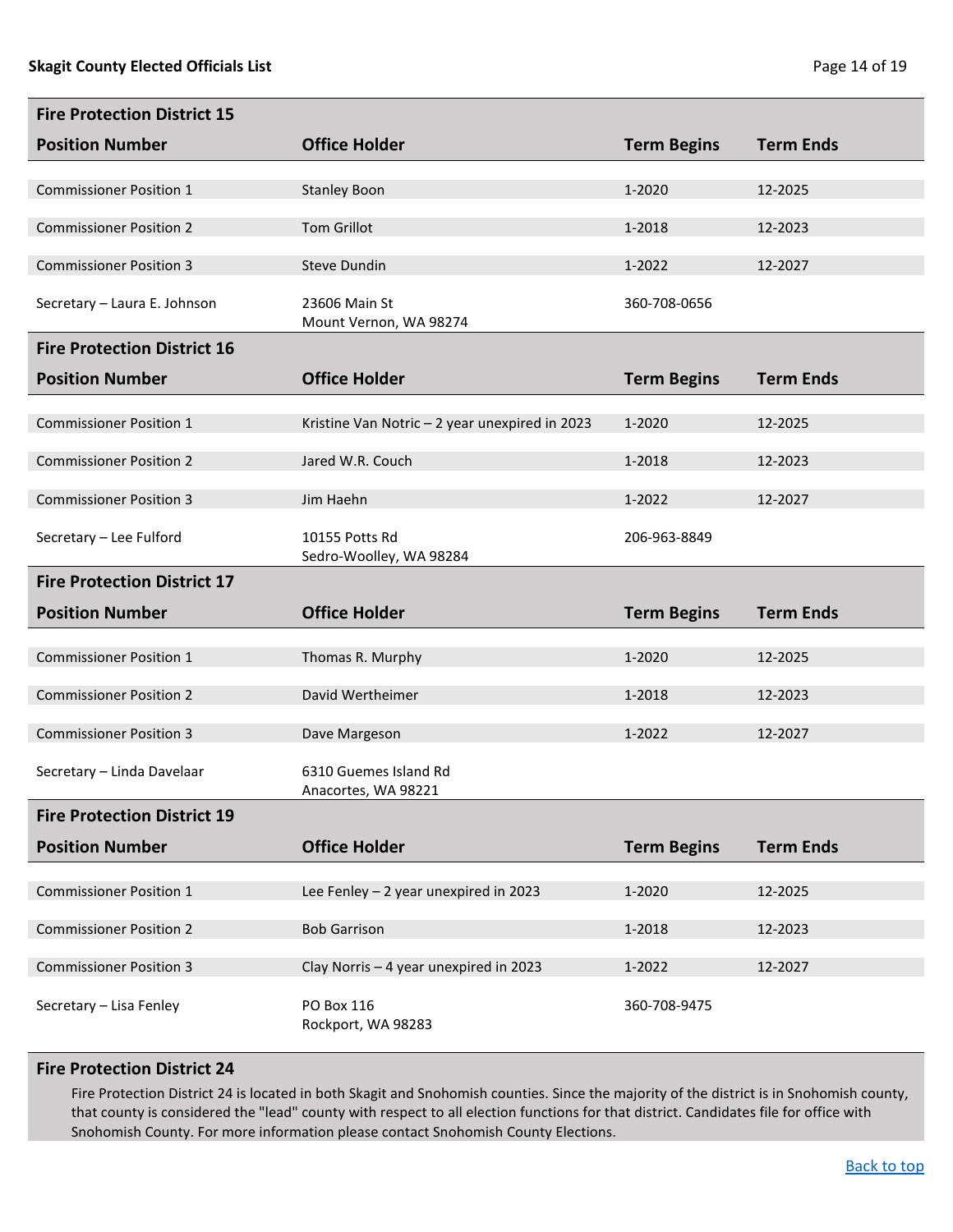## **Skagit County Elected Officials List Page 15 of 19** and **Page 15 of 19** and **Page 15 of 19**

<span id="page-14-0"></span>

|                                                 |                                                       | <b>Hospital Districts</b> |                    |                                                    |  |  |
|-------------------------------------------------|-------------------------------------------------------|---------------------------|--------------------|----------------------------------------------------|--|--|
| <b>Term Begins:</b>                             | January 1st                                           | <b>Primary Election:</b>  |                    | All voters vote for all positions in each district |  |  |
| <b>Term Length:</b>                             | 6 year term                                           | <b>General Election:</b>  |                    | All voters vote for all positions in each district |  |  |
| <b>Hospital District 1</b>                      |                                                       |                           |                    |                                                    |  |  |
| <b>Address:</b>                                 | Skagit Valley Hospital<br>PO Box 1376                 |                           | Phone:<br>Web:     | 360-424-4111                                       |  |  |
|                                                 | 300 Hospital Parkway                                  |                           |                    | www.skagitvalleyhospital.org                       |  |  |
|                                                 | Mount Vernon, WA 98273                                |                           |                    |                                                    |  |  |
| <b>Position Number</b>                          |                                                       | <b>Office Holder</b>      | <b>Term Begins</b> | <b>Term Ends</b>                                   |  |  |
|                                                 |                                                       |                           |                    |                                                    |  |  |
| <b>Commissioner Position 1</b>                  |                                                       | Frei Burton               | 1-2022             | 12-2027                                            |  |  |
|                                                 |                                                       |                           |                    |                                                    |  |  |
| <b>Commissioner Position 2</b>                  |                                                       | Jeffrey J. Miller         | 1-2020             | 12-2025                                            |  |  |
| <b>Commissioner Position 3</b>                  |                                                       | Julie K. Blazek           | 1-2018             | 12-2023                                            |  |  |
|                                                 |                                                       |                           |                    |                                                    |  |  |
| <b>Commissioner Position 4</b>                  |                                                       | Dale Ragan                | 1-2020             | 12-2025                                            |  |  |
| <b>Commissioner Position 5</b>                  |                                                       |                           | 1-2018             |                                                    |  |  |
|                                                 |                                                       | <b>Gary Shand</b>         |                    | 12-2023                                            |  |  |
| <b>Commissioner Position 6</b>                  |                                                       | <b>Peter Browning</b>     | 1-2022             | 12-2027                                            |  |  |
|                                                 |                                                       |                           |                    |                                                    |  |  |
| <b>Commissioner Position 7</b>                  |                                                       | <b>Bruce Lisser</b>       | 1-2022             | 12-2027                                            |  |  |
| <b>Hospital District 2</b>                      |                                                       |                           |                    |                                                    |  |  |
| <b>Address:</b>                                 | <b>Island Hospital</b>                                |                           | Phone:             | 360-299-1300                                       |  |  |
|                                                 | 1211 24th St<br>Anacortes, WA 98221                   |                           | Web:               | www.islandhospital.org                             |  |  |
| <b>Position Number</b>                          |                                                       | <b>Office Holder</b>      | <b>Term Begins</b> | <b>Term Ends</b>                                   |  |  |
|                                                 |                                                       |                           |                    |                                                    |  |  |
| <b>Commissioner Position 1</b>                  |                                                       | Jan M. Iversen            | 1-2018             | 12-2023                                            |  |  |
|                                                 |                                                       |                           |                    |                                                    |  |  |
| <b>Commissioner Position 2</b>                  |                                                       | <b>Warren Tessler</b>     | 1-2022             | 12-2027                                            |  |  |
| <b>Commissioner Position 3</b>                  |                                                       | Paul Maughan              | 1-2022             | 12-2027                                            |  |  |
|                                                 |                                                       |                           |                    |                                                    |  |  |
| <b>Commissioner Position 4</b>                  |                                                       | Lynne M. Lang             | 1-2020             | 12-2025                                            |  |  |
|                                                 |                                                       |                           |                    |                                                    |  |  |
| <b>Commissioner Position 5</b>                  |                                                       | Chip Bogosian             | 1-2020             | 12-2025                                            |  |  |
| <b>Hospital District 304</b><br><b>Address:</b> |                                                       |                           | Phone:             | 360-856-2549                                       |  |  |
|                                                 | <b>United General Hospital</b><br>2031 Hospital Drive |                           | Web:               | www.unitedgeneral.org                              |  |  |
|                                                 | Sedro-Woolley, WA 98284                               |                           |                    |                                                    |  |  |
| <b>Position Number</b>                          |                                                       | <b>Office Holder</b>      | <b>Term Begins</b> | <b>Term Ends</b>                                   |  |  |
|                                                 |                                                       |                           |                    |                                                    |  |  |
| <b>Commissioner Position 1</b>                  |                                                       | <b>Greg Thramer</b>       | 1-2022             | 12-2027                                            |  |  |
|                                                 |                                                       |                           |                    |                                                    |  |  |
| <b>Commissioner Position 2</b>                  |                                                       | Chuck Ruhl                | 1-2018             | 12-2023                                            |  |  |
| <b>Commissioner Position 3</b>                  |                                                       | <b>Tina Tate</b>          | 1-2020             | 12-2025                                            |  |  |
|                                                 |                                                       |                           |                    |                                                    |  |  |
| <b>Commissioner Position 4</b>                  |                                                       | Jeri Kaufman              | 1-2018             | 12-2023                                            |  |  |
| <b>Commissioner Position 5</b>                  |                                                       | Robert M. Stanley         | 1-2020             | 12-2025                                            |  |  |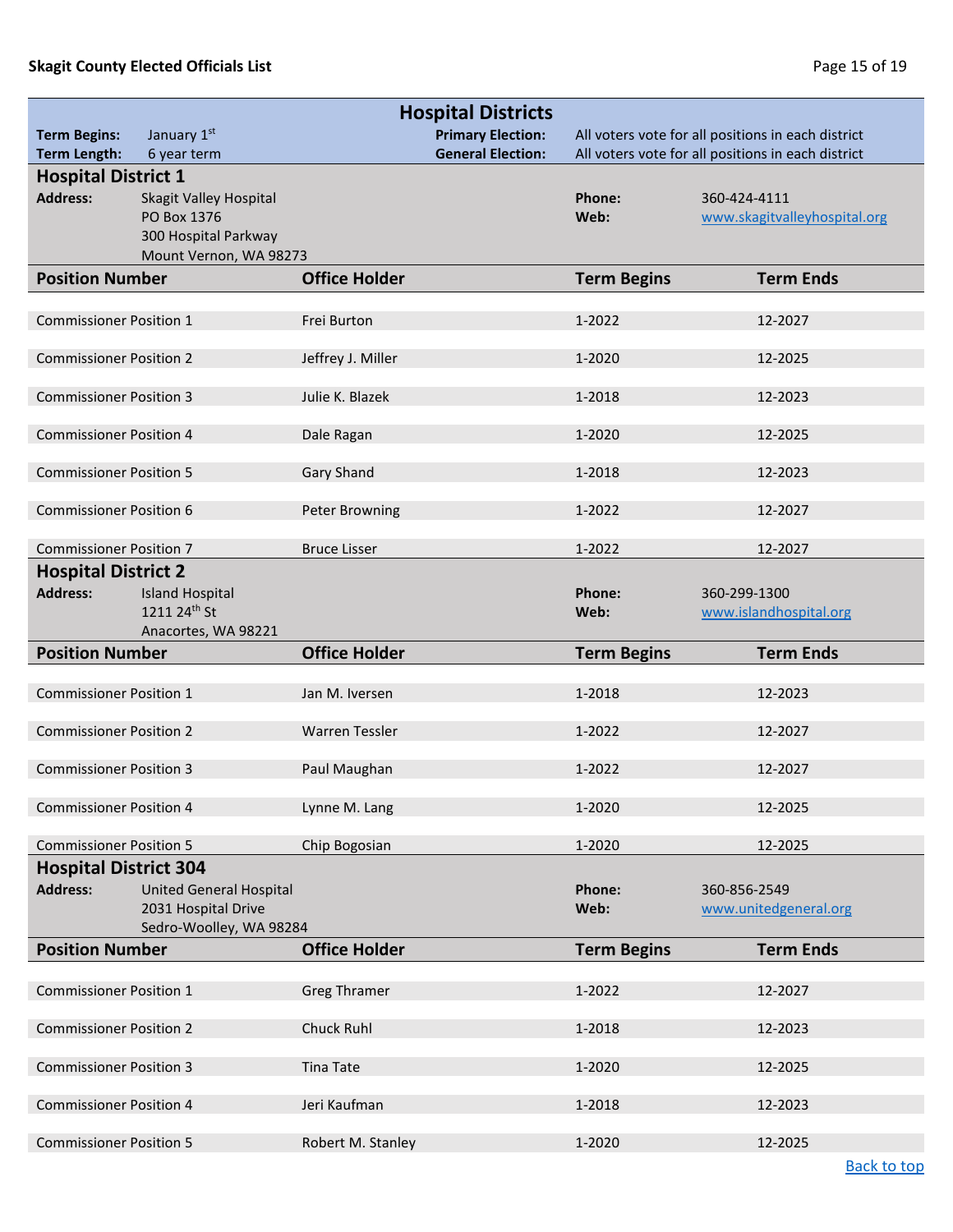## **Skagit County Elected Officials List Page 16 of 19 Page 16 of 19**

<span id="page-15-0"></span>

| <b>Term Begins:</b>                                                    | January 1st                                              | <b>Port Districts</b><br><b>Primary Election:</b><br><b>General Election:</b> |                    | Voters only vote on the Commissioner in their District<br>All voters in District vote on all Commissioners |
|------------------------------------------------------------------------|----------------------------------------------------------|-------------------------------------------------------------------------------|--------------------|------------------------------------------------------------------------------------------------------------|
| <b>Port of Anacortes</b><br><b>Address:</b><br><b>Term Length:</b>     | 100 Commercial Ave<br>Anacortes, WA 98221<br>4 year term |                                                                               | Phone:<br>Web:     | 360-293-3134<br>www.portofanacortes.com                                                                    |
| <b>Position Number</b>                                                 |                                                          | <b>Office Holder</b>                                                          | <b>Term Begins</b> | <b>Term Ends</b>                                                                                           |
| <b>Commissioner Position 1</b>                                         |                                                          | Jon Ronngren                                                                  | 1-2022             | 12-2025                                                                                                    |
| <b>Commissioner Position 2</b>                                         |                                                          | Jon Petrich                                                                   | 1-2022             | 12-2025                                                                                                    |
| <b>Commissioner Position 3</b>                                         |                                                          | Joe Verdoes                                                                   | 1-2020             | 12-2023                                                                                                    |
| <b>Commissioner Position 4</b>                                         |                                                          | <b>Bonnie Bowers</b>                                                          | 1-2020             | 12-2023                                                                                                    |
| <b>Commissioner Position 5</b>                                         |                                                          | Katherine (Kathy) Pittis                                                      | 1-2022             | 12-2025                                                                                                    |
| <b>Port of Skagit County</b><br><b>Address:</b><br><b>Term Length:</b> | 15400 Airport Dr<br>Burlington, WA 98233<br>6 year term  |                                                                               | Phone:<br>Web:     | 360-757-0011<br>www.portofskagit.com                                                                       |
| <b>Position Number</b>                                                 |                                                          | <b>Office Holder</b>                                                          | <b>Term Begins</b> | <b>Term Ends</b>                                                                                           |
| <b>Commissioner Position 1</b>                                         |                                                          | Kevin E. Ware                                                                 | 1-2020             | 12-2025                                                                                                    |
| <b>Commissioner Position 2</b>                                         |                                                          | Steven Omdal                                                                  | 1-2018             | 12-2023                                                                                                    |
| <b>Commissioner Position 3</b>                                         |                                                          | Mahlon B. Hull                                                                | 1-2022             | 12-2027                                                                                                    |

<span id="page-15-1"></span>

| <b>Public Utility District No. 1</b> |                                                             |                                |                                                      |                                                |                                                        |  |
|--------------------------------------|-------------------------------------------------------------|--------------------------------|------------------------------------------------------|------------------------------------------------|--------------------------------------------------------|--|
| <b>Address:</b>                      | PO Box 1436<br>1415 Freeway Dr                              |                                | <b>Term Begins:</b><br>Term Length:                  | January 1st<br>6 year term                     |                                                        |  |
| Phone:<br>Web:                       | Mount Vernon, WA 98273<br>360-424-7104<br>www.skagitpud.org |                                | <b>Primary Election:</b><br><b>General Election:</b> | All voters in county vote on all Commissioners | Voters only vote on the Commissioner in their District |  |
|                                      | <b>District/Position Number</b>                             | <b>Office Holder</b>           |                                                      | <b>Term Begins</b>                             | <b>Term Ends</b>                                       |  |
|                                      |                                                             |                                |                                                      |                                                |                                                        |  |
|                                      | <b>Commissioner Position 1</b>                              | <b>Andrew Miller</b>           |                                                      | 1-2021                                         | 12-2026                                                |  |
|                                      |                                                             |                                |                                                      |                                                |                                                        |  |
|                                      | <b>Commissioner Position 2</b>                              | Joe Lindquist                  |                                                      | 1-2019                                         | 12-2024                                                |  |
|                                      |                                                             |                                |                                                      |                                                |                                                        |  |
|                                      | <b>Commissioner Position 3</b>                              | Germaine Kornegay – short/full |                                                      | 1-2017                                         | 12-2022                                                |  |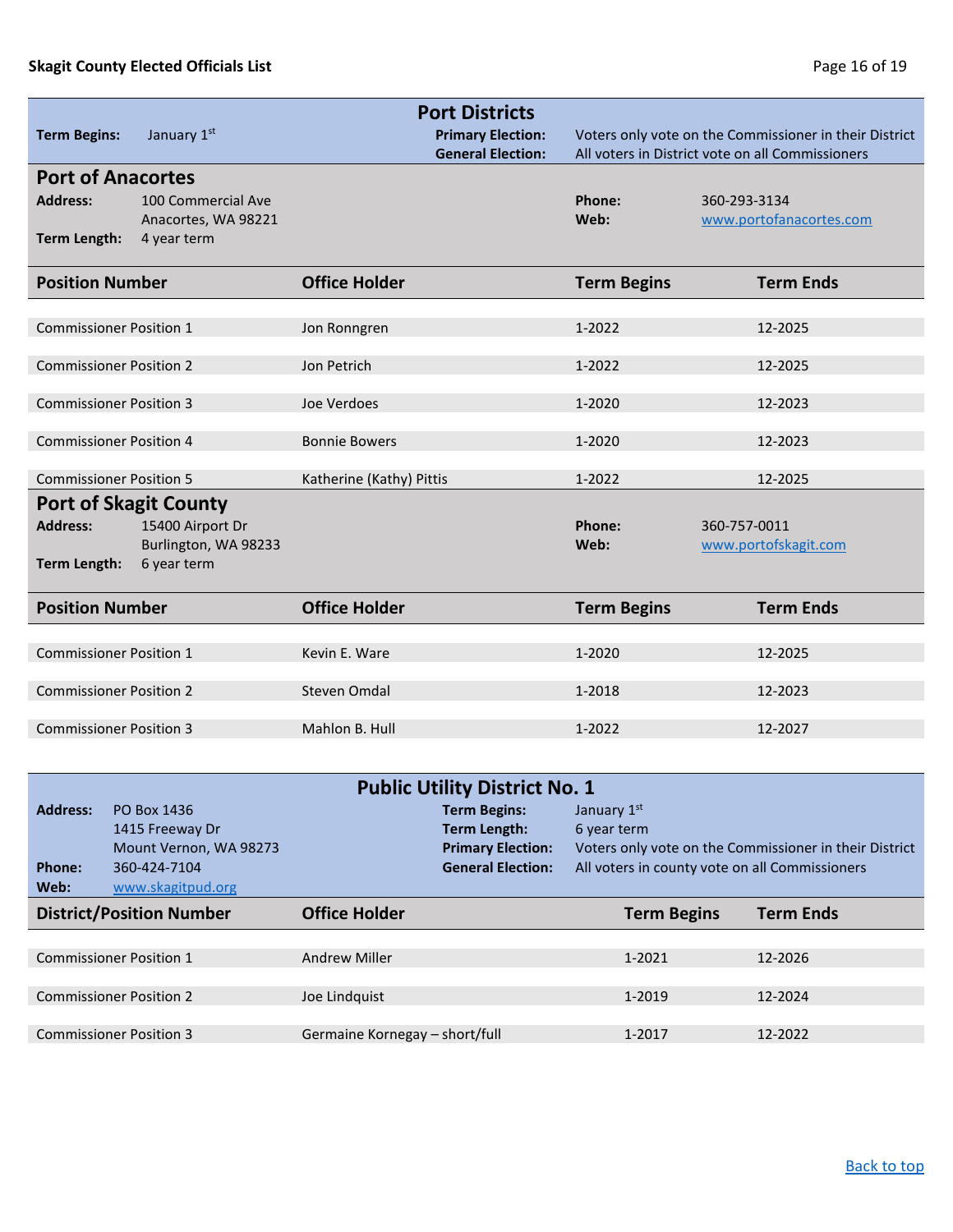<span id="page-16-0"></span>

|                                            | <b>School Districts</b>                    |                                                                                                     |                                                      |              |                                                                                                  |  |
|--------------------------------------------|--------------------------------------------|-----------------------------------------------------------------------------------------------------|------------------------------------------------------|--------------|--------------------------------------------------------------------------------------------------|--|
| <b>Term Begins:</b><br><b>Term Length:</b> | 4 year term                                | First official meeting following certification of election                                          | <b>Primary Election:</b><br><b>General Election:</b> |              | Voters vote for all positions in each district<br>Voters vote for all positions in each district |  |
|                                            | <b>Anacortes School District No. 103</b>   |                                                                                                     |                                                      |              |                                                                                                  |  |
| <b>Address:</b>                            | 2200 M Ave                                 |                                                                                                     | Phone:                                               | 360-503-1200 |                                                                                                  |  |
|                                            | Anacortes, WA 98221                        | Anacortes School District is an "At-Large district with no designated director districts for filing | Web:                                                 |              | www.asd103.org                                                                                   |  |
|                                            |                                            |                                                                                                     |                                                      |              |                                                                                                  |  |
| <b>Position Number</b>                     |                                            | <b>Office Holder</b>                                                                                | <b>Term Begins</b>                                   |              | <b>Term Ends</b>                                                                                 |  |
| Director Position 1                        |                                            | Meredith McIlmoyle                                                                                  | 11-2021                                              |              | 11-2025                                                                                          |  |
| <b>Director Position 2</b>                 |                                            | Diana Farnsworth                                                                                    | 11-2021                                              |              | 11-2025                                                                                          |  |
| <b>Director Position 3</b>                 |                                            | Marilyn Hanesworth                                                                                  | 11-2019                                              |              | 11-2023                                                                                          |  |
| <b>Director Position 5</b>                 |                                            | Jennie Beltramini                                                                                   | 11-2019                                              |              | 11-2023                                                                                          |  |
| <b>Director Position 5</b>                 |                                            | <b>Matthew Cutter</b>                                                                               | 11-2019                                              |              | 11-2023                                                                                          |  |
|                                            |                                            | <b>Burlington-Edison School District No. 100</b>                                                    |                                                      |              |                                                                                                  |  |
| <b>Address:</b>                            | 927 East Fairhaven<br>Burlington, WA 98233 |                                                                                                     | Phone:<br>Web:                                       | 360-757-3311 | www.be.wednet.edu                                                                                |  |
|                                            |                                            |                                                                                                     |                                                      |              |                                                                                                  |  |
| <b>Position Number</b>                     |                                            | <b>Office Holder</b>                                                                                | <b>Term Begins</b>                                   |              | <b>Term Ends</b>                                                                                 |  |
| Director District 1                        |                                            | David Lowell                                                                                        | 11-2019                                              |              | 11-2023                                                                                          |  |
|                                            |                                            |                                                                                                     |                                                      |              |                                                                                                  |  |
| Director District 2                        |                                            | Roger Howard                                                                                        | 11-2021                                              |              | 11-2025                                                                                          |  |
| Director District 3                        |                                            | <b>Holly Nielsen</b>                                                                                | 11-2019                                              |              | 11-2023                                                                                          |  |
| Director District 4                        |                                            | Rich Wesen                                                                                          | 11-2019                                              |              | 11-2023                                                                                          |  |
| Director District 5                        |                                            | <b>Troy Wright</b>                                                                                  | 11-2021                                              |              | 11-2025                                                                                          |  |
|                                            | <b>Concrete School District No. 11</b>     |                                                                                                     |                                                      |              |                                                                                                  |  |
| <b>Address:</b>                            | 45389 Airport Way, Room #103               |                                                                                                     | Phone:                                               | 360-853-4000 |                                                                                                  |  |
|                                            | Concrete, WA 98273                         |                                                                                                     | Web:                                                 |              | www.concrete.k12.wa.us                                                                           |  |
| <b>Position Number</b>                     |                                            | <b>Office Holder</b>                                                                                | <b>Term Begins</b>                                   |              | <b>Term Ends</b>                                                                                 |  |
|                                            |                                            |                                                                                                     |                                                      |              |                                                                                                  |  |
| Director District 1                        |                                            | Hildi Parker                                                                                        | 11-2021                                              |              | 11-2025                                                                                          |  |
| Director District 2                        |                                            | Michael Brondi                                                                                      | 11-2019                                              |              | 11-2023                                                                                          |  |
| Director District 3                        |                                            | Janet Culver                                                                                        | 11-2021                                              |              | 11-2025                                                                                          |  |
| Director District 4, At-Large              |                                            | Paul E Rogge                                                                                        | 11-2021                                              |              | 11-2025                                                                                          |  |
| Director District 5, At-Large              |                                            | Laura Schmidt                                                                                       | 11-2019                                              |              | 11-2023                                                                                          |  |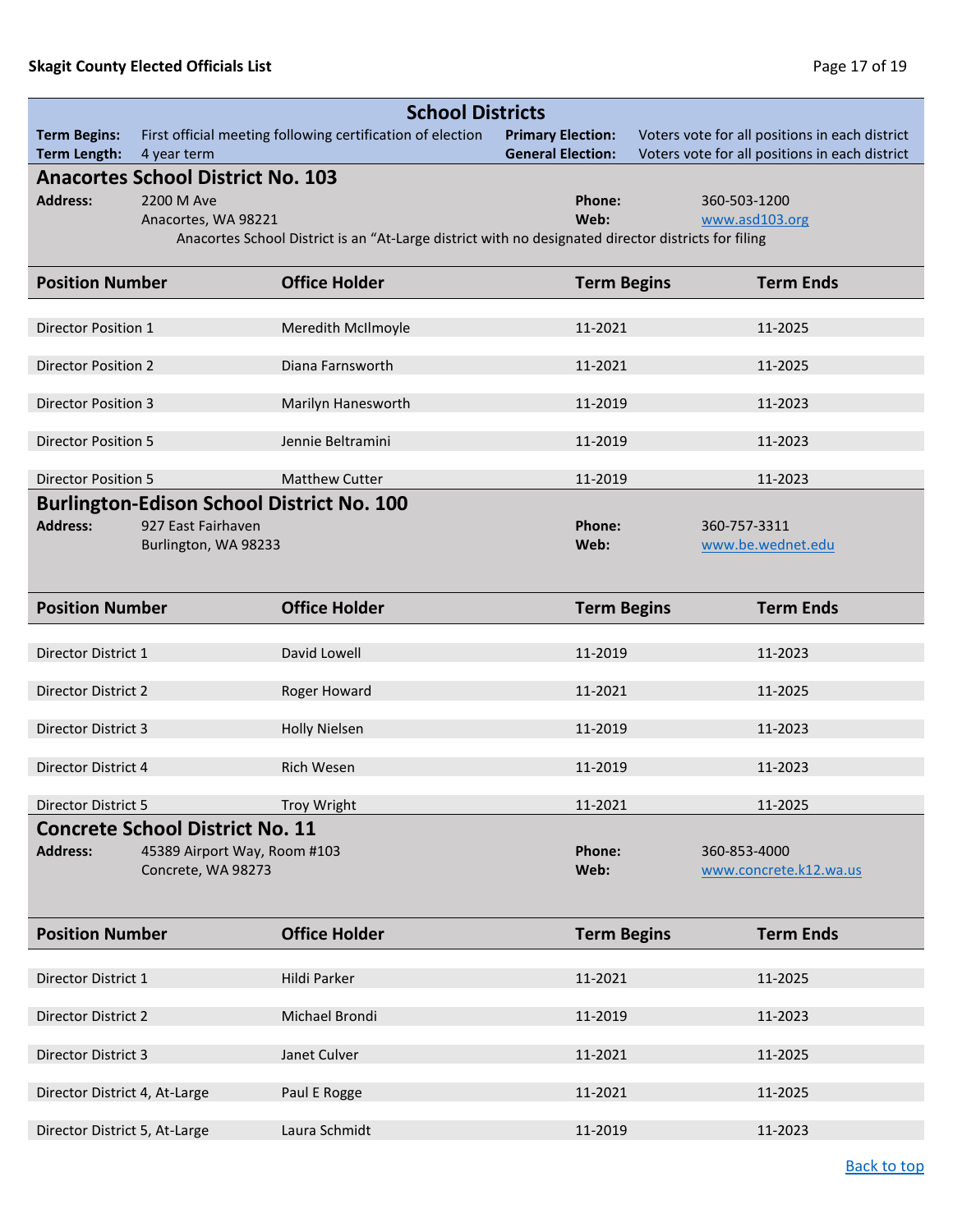| <b>Conway Consolidated School District No. 317</b>                                                            |                                                 |                                                                                                                                                                                                                                                                                                                                                                                                                                                                 |                            |                                            |  |  |  |  |
|---------------------------------------------------------------------------------------------------------------|-------------------------------------------------|-----------------------------------------------------------------------------------------------------------------------------------------------------------------------------------------------------------------------------------------------------------------------------------------------------------------------------------------------------------------------------------------------------------------------------------------------------------------|----------------------------|--------------------------------------------|--|--|--|--|
| <b>Address:</b>                                                                                               | 19710 State Route 534<br>Mount Vernon, WA 98273 |                                                                                                                                                                                                                                                                                                                                                                                                                                                                 | Phone:<br>Web:             | 360-445-5785<br>www.conway.k12.wa.us       |  |  |  |  |
| <b>Position Number</b>                                                                                        |                                                 | <b>Office Holder</b>                                                                                                                                                                                                                                                                                                                                                                                                                                            | <b>Term Begins</b>         | <b>Term Ends</b>                           |  |  |  |  |
|                                                                                                               |                                                 |                                                                                                                                                                                                                                                                                                                                                                                                                                                                 |                            |                                            |  |  |  |  |
| Director District 1                                                                                           |                                                 | Michelle Cowan                                                                                                                                                                                                                                                                                                                                                                                                                                                  | 11-2019                    | 11-2023                                    |  |  |  |  |
| Director District 2                                                                                           |                                                 | <b>Ben Winkes</b>                                                                                                                                                                                                                                                                                                                                                                                                                                               | 11-2021                    | 11-2025                                    |  |  |  |  |
| <b>Director District 3</b>                                                                                    |                                                 | Amy C Hughes                                                                                                                                                                                                                                                                                                                                                                                                                                                    | 11-2021                    | 11-2025                                    |  |  |  |  |
| Director District 4                                                                                           |                                                 | <b>Wade Melton</b>                                                                                                                                                                                                                                                                                                                                                                                                                                              | 11-2019                    | 11-2023                                    |  |  |  |  |
| <b>Director District 5</b>                                                                                    |                                                 | Nathan Wolfe                                                                                                                                                                                                                                                                                                                                                                                                                                                    | 11-2019                    | 11-2023                                    |  |  |  |  |
| <b>Address:</b><br>1065 Fir St<br>Darrington, WA 98241                                                        |                                                 | Darrington Joint Consolidated School District No. 330<br>Phone:<br>360-436-1323<br>Web:<br>Darrington School District is located in both Skagit and Snohomish counties. Since the majority of the district is in<br>Snohomish county, that county is considered the "lead" county with respect to all election functions for that district.<br>Candidates file for office with Snohomish County. For more information please contact Snohomish County Elections |                            | www.dsd.k12.wa.us                          |  |  |  |  |
|                                                                                                               |                                                 |                                                                                                                                                                                                                                                                                                                                                                                                                                                                 |                            |                                            |  |  |  |  |
| La Conner School District No. 311<br><b>Address:</b><br>PO Box 2103                                           |                                                 |                                                                                                                                                                                                                                                                                                                                                                                                                                                                 | Phone:                     | 360-466-3171                               |  |  |  |  |
| La Conner, WA 98257<br><b>Position Number</b>                                                                 |                                                 | <b>Office Holder</b>                                                                                                                                                                                                                                                                                                                                                                                                                                            | Web:<br><b>Term Begins</b> | www.lcsd.wednet.edu<br><b>Term Ends</b>    |  |  |  |  |
| Director District 1                                                                                           |                                                 | John T. Agen                                                                                                                                                                                                                                                                                                                                                                                                                                                    | 11-2019                    | 11-2023                                    |  |  |  |  |
| Director District 2                                                                                           |                                                 | Amanda Bourgeois                                                                                                                                                                                                                                                                                                                                                                                                                                                | 11-2019                    | 11-2023                                    |  |  |  |  |
| <b>Director District 3</b>                                                                                    |                                                 | Jeremy J.J. Wilbur                                                                                                                                                                                                                                                                                                                                                                                                                                              | 11-2021                    | 11-2025                                    |  |  |  |  |
| Director District 4                                                                                           |                                                 | Lynette Cram                                                                                                                                                                                                                                                                                                                                                                                                                                                    | 11-2019                    | 11-2023                                    |  |  |  |  |
| Director District 5                                                                                           |                                                 | Susan G Deyo                                                                                                                                                                                                                                                                                                                                                                                                                                                    | 11-2021                    | 11-2025                                    |  |  |  |  |
| <b>Mount Vernon School District No. 320</b><br><b>Address:</b><br>124 E Lawrence St<br>Mount Vernon, WA 98273 |                                                 |                                                                                                                                                                                                                                                                                                                                                                                                                                                                 | Phone:<br>Web:             | 360-428-6110<br>www.mountvernonschools.org |  |  |  |  |
| <b>Position Number</b>                                                                                        |                                                 | <b>Office Holder</b>                                                                                                                                                                                                                                                                                                                                                                                                                                            | <b>Term Begins</b>         | <b>Term Ends</b>                           |  |  |  |  |
| Director District 1                                                                                           |                                                 | Laura Cailloux                                                                                                                                                                                                                                                                                                                                                                                                                                                  | 11-2019                    | 11-2023                                    |  |  |  |  |
| Director District 2                                                                                           |                                                 | <b>Robert Coffey</b>                                                                                                                                                                                                                                                                                                                                                                                                                                            | 11-2019                    | 11-2023                                    |  |  |  |  |
| Director District 3                                                                                           |                                                 | Jessica J Samora                                                                                                                                                                                                                                                                                                                                                                                                                                                | 11-2019                    | 11-2023                                    |  |  |  |  |
| Director District 4                                                                                           |                                                 | <b>Wendy Ragusa</b>                                                                                                                                                                                                                                                                                                                                                                                                                                             | 11-2021                    | 11-2025                                    |  |  |  |  |
| Director District 5                                                                                           |                                                 | Larry M. Otos                                                                                                                                                                                                                                                                                                                                                                                                                                                   | 11-2021                    | 11-2025                                    |  |  |  |  |